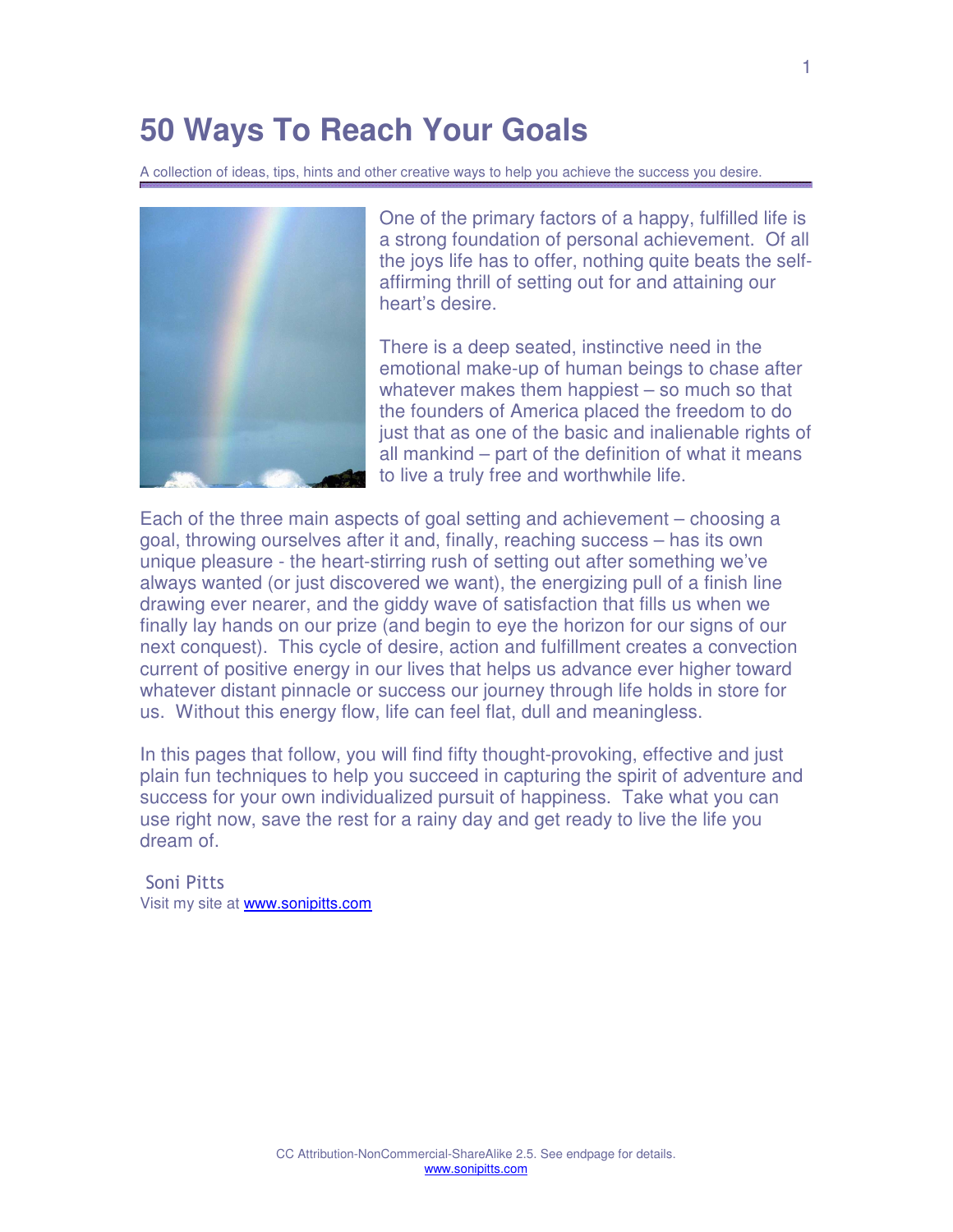## <span id="page-1-0"></span>**About the Creative Commons License**

This book is released under a Creative Commons Attribution-NonCommercial-ShareAlike license. For all the legal details and frills, see the last page of this book.

See, I'm just one person. I can't even begin to hope to reach all the people who could use this book. But you can. By "you," of course, I mean the all the various folks in all the various countries and states who download this book and enjoy it.

#### **Here's how it works**

Download this book. Read it, love it, use it, share it. Then go to work making it your own.

- Think an audio podcast version would be cool? Do it.
- Want to translate it into Nepalese for your Peace Corps buds? Super.
- Got a crazy geek friend that only reads things written in binary (or Klingon)? Knock yourself out.
- Want to put it into Braille and leave copies at all your blind friends' hangouts? Be my guest.
- Want to upload it to your blog and share it with your friends? Post it in installments on your Yahoo! Group? Add it to your list of free resources? Please do.
- Not thrilled with the. pdf, but would love a .rtf, .doc, .html or whatever version? Sounds great to me!
- Just dying to perform the book as a spoken word piece with interpretive dance? Send me a copy of the video, please!

Basically, this license gives you the right to share this book and it's contents, shape it to fit your needs, create cool and unique versions or formats and so on and basically do what I can't do on my own - get it into the hands of as many people as possible, in as many ways as possible.

#### **What you can't do**

You can't claim credit for the content itself. That's the Attribution part - my name and my contact info (website link, etc), along with anyone else's in the book, goes with any version, copy or download of the content in part or as a whole.

You can't sell it or otherwise make money off of it. That's the NonCommercial part.

Tthe final part, ShareAlike, simply means that after you've ripped it up and stuck it back together the way you like it, you have to release your copy under the same license so that others can do the same. It's only fair. Go to http://www.creativecommons.org for instructions on how to do this.

Oh, and one last thing - if you do alter, translate, use, share, perform or otherwise reconfigure the work in some cool way, drop me a link or a copy or even just a note and let me know, so I can enjoy it and pass it around from my end. I can't wait to see what you guys come up with!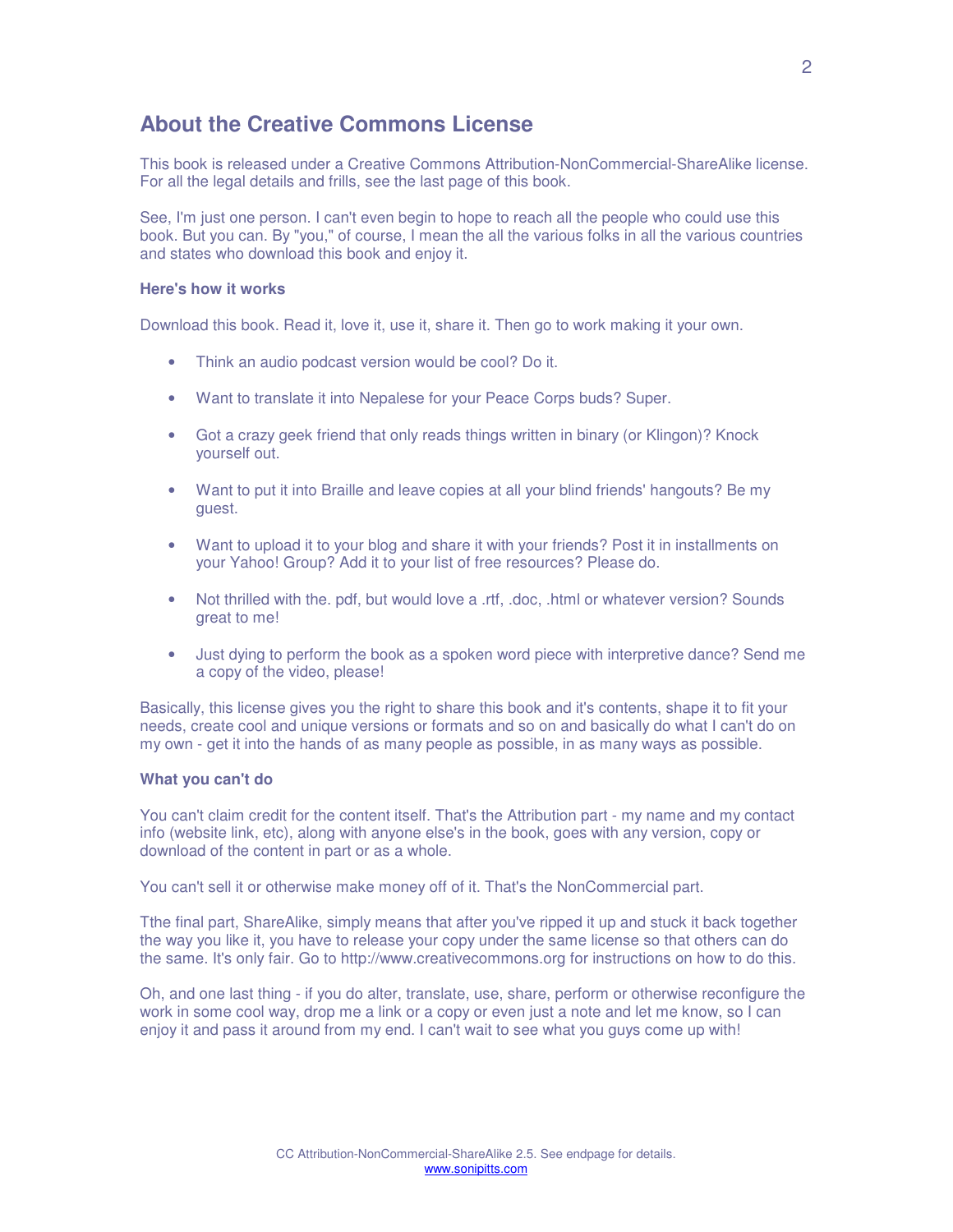## **Table of Contents**

| <b>ABOUT THE CREATIVE COMMONS LICENSE</b> | $\overline{2}$  |
|-------------------------------------------|-----------------|
| A FIVE-STEP PROCESS FOR SETTING GOALS     | 4               |
| <b>NUTS AND BOLTS</b>                     | 5               |
| <b>GROUP EFFORTS</b>                      | 8               |
| <b>SNEAKY TRICKS</b>                      | 12 <sub>2</sub> |
| <b>THINKING BIG</b>                       | 16              |
| <b>AND THE WINNER IS</b>                  | 25              |
| <b>GOAL TRACKING CHART INSTRUCTIONS</b>   | 27              |

| <b>Special Bonus Material:</b>                                           |  |  |  |  |
|--------------------------------------------------------------------------|--|--|--|--|
| <b>Susan Meyers' 5 Step Process for Setting Goals</b>                    |  |  |  |  |
| <b>Pg. 4</b>                                                             |  |  |  |  |
| And The Winner Is – Five great ideas for what to do once you've made it! |  |  |  |  |
| Pg. 25                                                                   |  |  |  |  |
| <b>Goal Tracking Chart and Instructions</b>                              |  |  |  |  |
| Pg. 27                                                                   |  |  |  |  |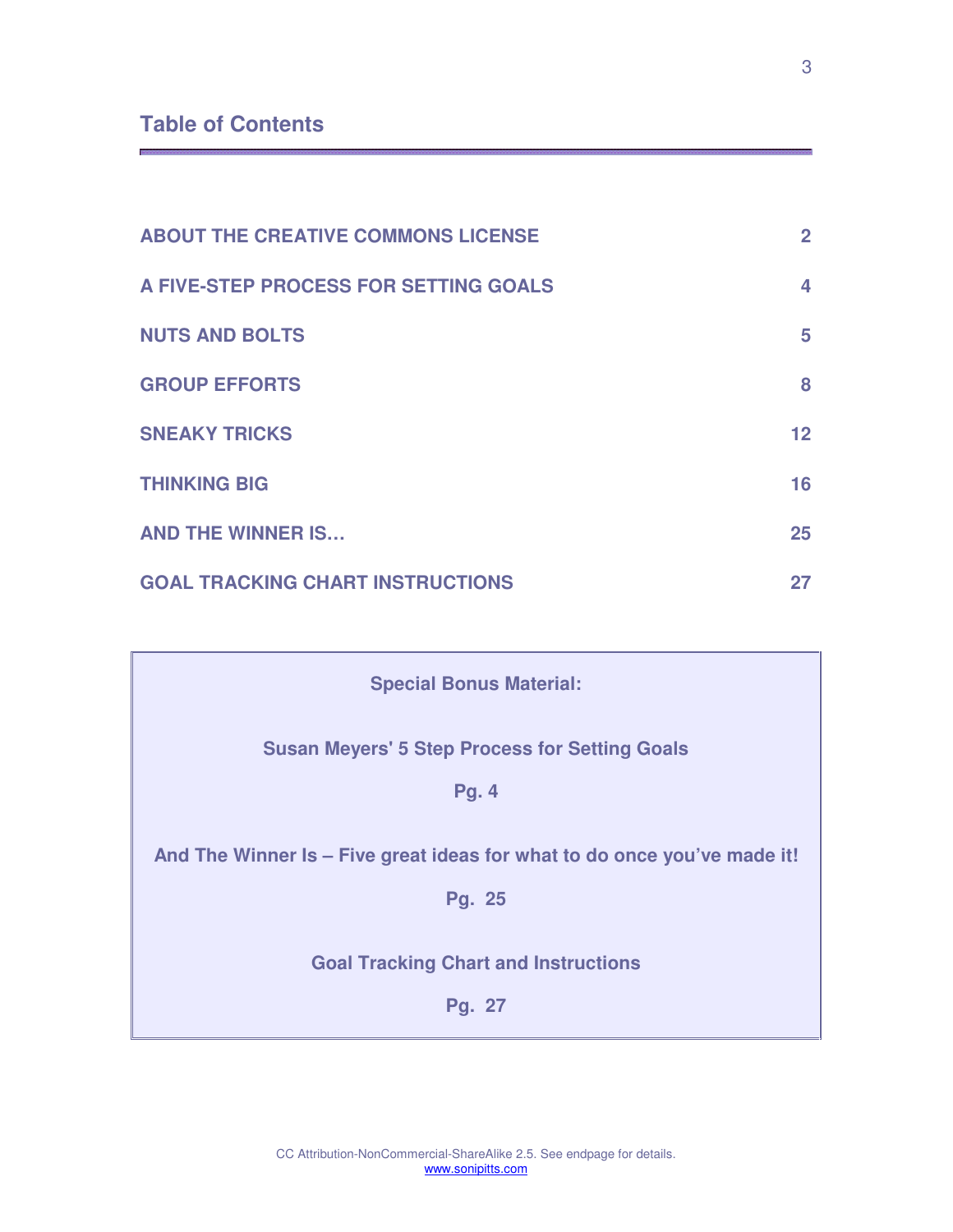## <span id="page-3-0"></span>**A Five-Step Process for Setting Goals A special section created by Life-Work Coach Susan R. Meyer [www.life-workcoach.com](http://www.life-workcoach.com/)**

The first step to achieving goals is setting goals. If you follow five simple steps, you will have a very clear roadmap to lead you from today to a wonderful tomorrow.

#### **Step 1 – Create a vision of your ideal future**

Write your dream. Be very specific – if you want a home of your own, include all the details. Where is it? What is nearby? How large is the property? What does the exterior look like? How many rooms are there and where will they be? What colors is everything painted? What are your neighbors like? This level of detail will make it much easier to set your goals because you will see exactly what the end-point is.

#### **Step 2 – Create goals from your vision**

What are all the steps you will need to complete to achieve your goal? Make a list. For example, buying your dream house will involve researching locations and homes for sale. You will need to pull together money for a down payment. You will need to create a budget to see how much you can afford to pay monthly. You will need to research and get pre-approval for a mortgage.

#### **Step 3 – Write SMART goals.**

SMART goals are goals that help you understand exactly what you need to do. This is what a SMART goal looks like:

#### **I will save \$20,000 within 24 months for a down payment.**

#### **Specific**

Describes the end result in terms of what is expected and when it is expected - \$20,000 within 24 months.

#### **Measurable**

Describes the end result in terms of quality, quantity, deadline or cost - \$20,000 within 24 months.

#### **Achievable**

Sets a challenge, but can be obtained through effort.

#### **Realistic**

Conditions of the goal are practical and relevant. To save \$20,000, you would need to save \$834 each month. Can you actually do this?

#### **Timely**

Appropriate in terms of current needs AND time-framed so that it is clear how long the activity will last. Saving for a down payment is timely if you want a house. Twenty-four months is the time frame.

#### **Step 4 – Identify obstacles**

In the example above, saving \$834 a month might not be realistic or achievable. This could become an obstacle.

#### **Step 5 – Create plans (also known as enabling goals or objectives) to counter each obstacle.**

If saving \$834 is an obstacle, you will need to create alternate goals like investigating no down payment mortgages or finding ways to borrow part of the money.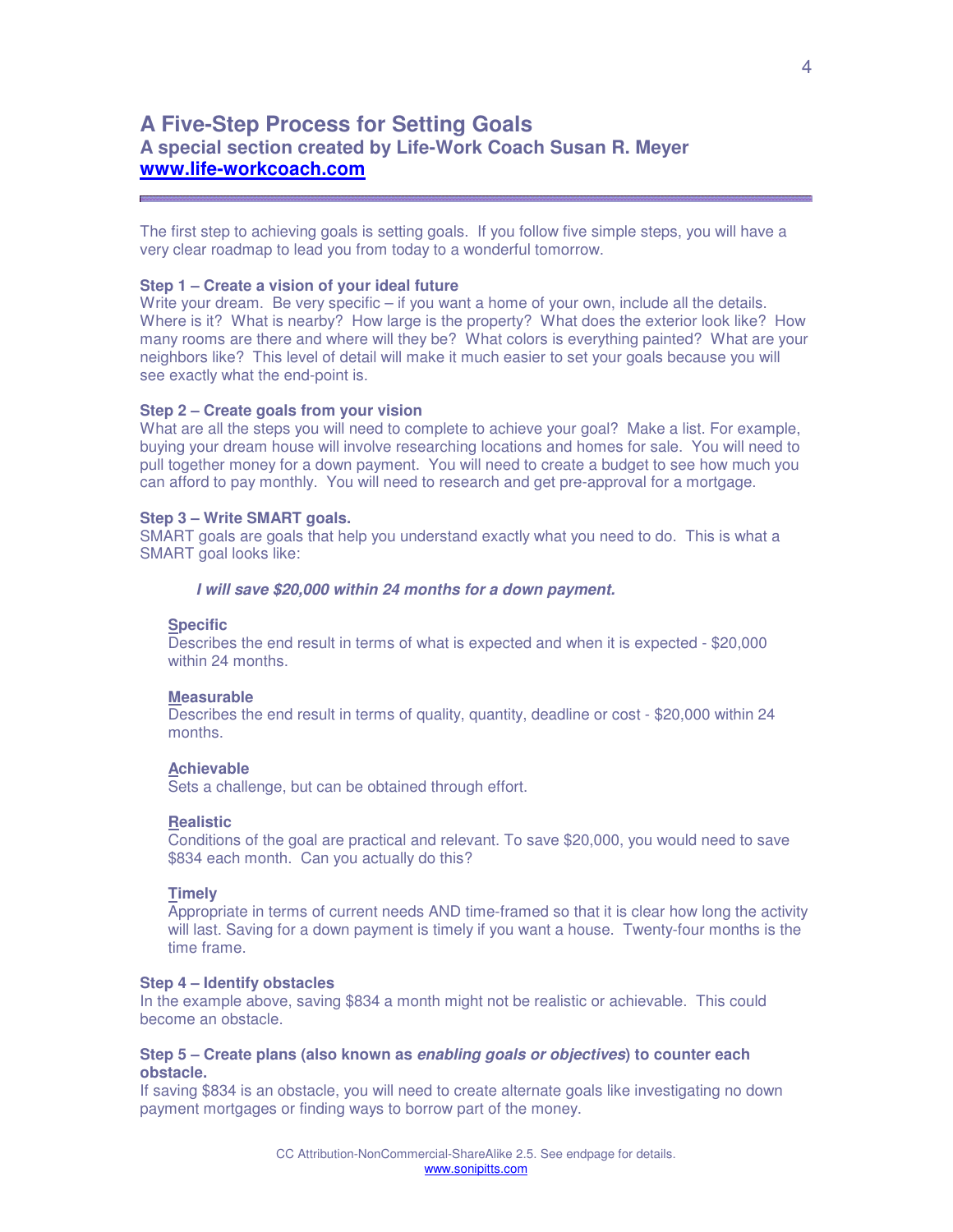## <span id="page-4-0"></span>**Nuts and Bolts**

#### **Research several alternative ways to reach your goal, in case the most obvious path peters out short of the end**

This avoids that trapped feeling you can get when you realize that the goal that you were after has, for whatever reason, been taken out of your reach. This tactic is similar to the way people plan a trip - when you know several different ways to get from point A to point B, if one road ends up being blocked, you can simply backtrack to the nearest turnoff and resume your journey from another direction. And sometimes, just as in physical traveling, the alternative route turns out to be more enjoyable and more appropriate for the journey than your first choice.

#### **Set up a goal-tracking chart that allows you to see where you're at on any particular goal – and what you still need to do**

Included at the end of this book is a sample goal-tracking sheet and instructions for use. There is room on this chart for several goals. This way, you can see at a glance how far along you are on any of them and whether or not you're falling behind on any.

This technique allows you to organize all the steps, tasks, and mini-goals at a time when you're mentally prepared for it, without worrying later that you're forgetting something. Plus, when posted in a prominent position (the family bulletin board, the refrigerator door or your office wall, for example) it serves as a reminder and a motivator to keep on keeping on.

#### **Periodically re-check and refine (or redefine) your goals**

It's no use struggling to meet a goal that, by the time you get there, no longer fits in with your life. During obvious stopping spots along the way (say, every 10 lbs on a weight loss goal, or when you've saved enough for a down payment as part of a house-ownership goal), take a few days to sit back and really feel how you are reacting to reaching this milestone. Are you excited, chomping at the bit – or nervous, with slight overtones of dread or entrapment?

Some nervousness is to be expected if you're reaching out in a totally new direction in life, and it's only fair to expect that not all feelings you have will be cheery and rosy, even if you truly want the goal you're heading for. There is, at the very least, some mourning to go through for the loss of your old ways and your old life. But take time to make sure that you aren't ignoring obvious signals that are screaming, "Run away! Run away!" for good reasons. Wedding jitters, for example, are perfectly normal; however, trepidation about abusive behavior, which doesn't seem to be declining (despite promises to the contrary), is another ball game altogether. Make sure that the goal you reach is the goal you want.

## I.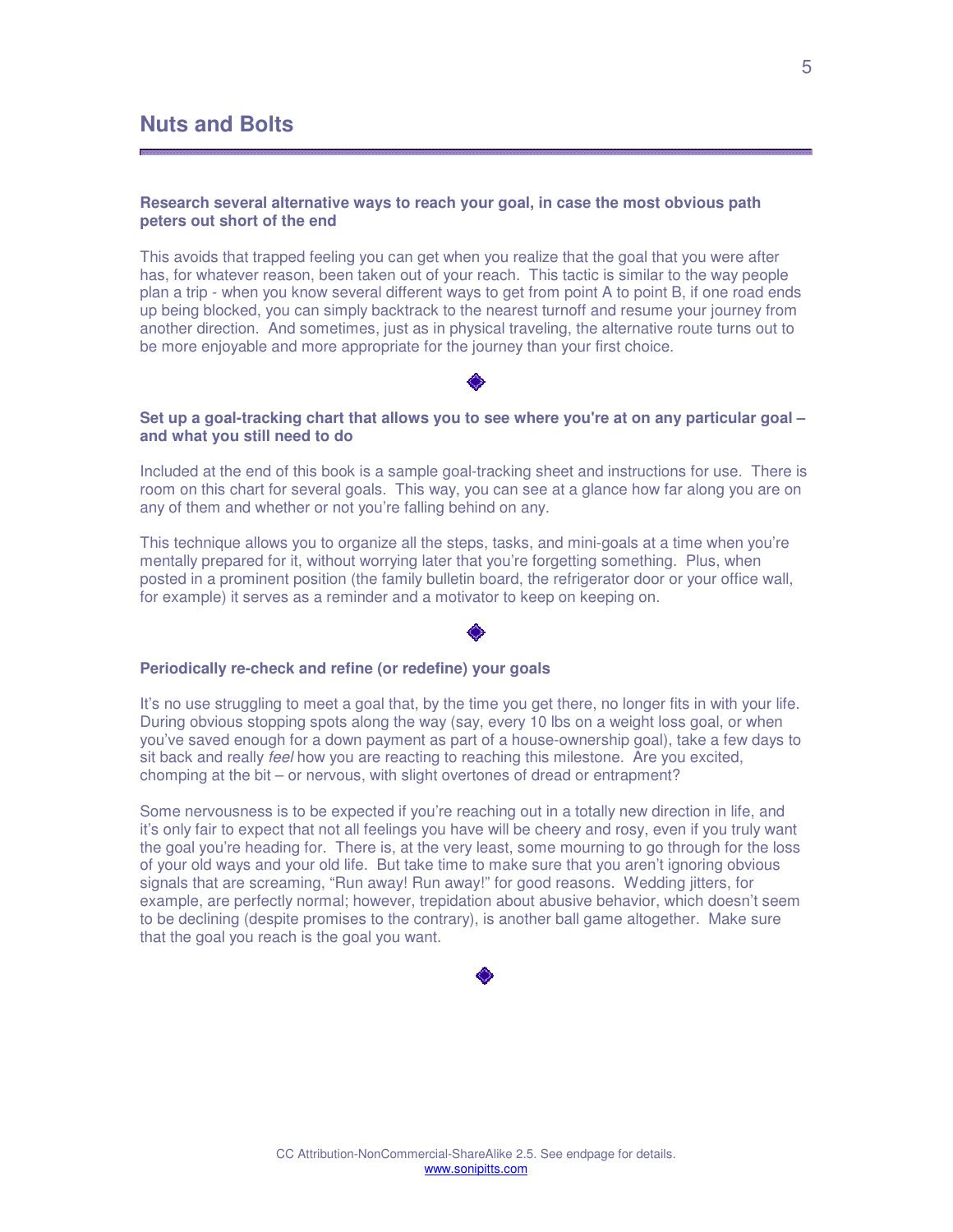#### **Visualize success, and what you'll do to reward yourself**

A goal envisioned is a goal half completed. Most people find it difficult if not impossible to expend large amounts of energy on something that they can't "see" as existing in their reality. Creating that vision before starting out on your journey creates a real destination in your mind, which is infinitely preferable to just wandering off in the general direction of whatever it is you want and hoping you end up somewhere acceptable. The stronger and more realistically detailed you make your visualizations, the better chance you have of succeeding. Why leave anything to chance – picture your goal right down to the stitching, as it were, to ensure that your energy is being focused in the right direction and is concentrated on creating the most effective and appropriate result.

Visualizing your "attaboy" (your gift to yourself for reaching your goal) works the same way, except with the added bonus of creating a higher level of motivation if it is a particularly, well, rewarding reward. Sometimes, if the work to get to your goal is especially difficult or unpleasant (weight loss, getting up an hour earlier every day, not yelling at the kids all week, etc) the treat can be far more energizing than the goal itself!

#### **Get your act together**

Make sure that you have all the equipment, tools, resources, clothes and attitude you need to successfully reach your goal - before you start in on it. Nothing spoils a motivated mood faster than having to drop everything to find a pair of well-hidden tin snips, or getting to the gym and discovering that the skin-tight leotard you borrowed at the last minute from your sister doesn't meet their more conservative shorts-and-shirts-only dress code. Before embarking on any venture, always make sure that you know what you'll need. Think like a journalist writing a howto of your particular goal. Envision each step and look around at your mental image – what are you doing, wearing, using, etc. Watch out in particular for those tricky "hidden" steps that can throw your whole schedule off – like getting halfway through a bread recipe for tonight's potluck and finding the instruction, "Now let dough set overnight in a cool, dry place"!

#### **Get motivated**

There are literally thousands, if not millions, of books, websites, coaches, service groups and seminars out there just waiting to "pump you up"! Take advantage of these resources to boost your energy when it starts to dip, research motivational techniques you can customize for your own situation and temperament and find new and unusual tools and ideas to speed up your progress.

#### **Measure twice, cut once**

Just as in carpentry, making sure that your decisions are based on sound data is essential to reaching your goals. Ensure that you know precisely what is going to be required to make your dreams come true, and that you meet these criteria and are capable of the sustained effort necessary. For some goals, such as being a pitcher for the New York Yankees, a certain set of basic skills and physical attributes are non-negotiable. Making sure that you possess these skills and attributes before you put your house in hock to pay for a Major League baseball camp is only common sense. If you're unsure whether or not you have what it takes, ask someone who does know – but be choosy about who you ask. If you want advice about making the Major League, ask someone with that sort of inside info – a scouting-level college baseball coach, a sports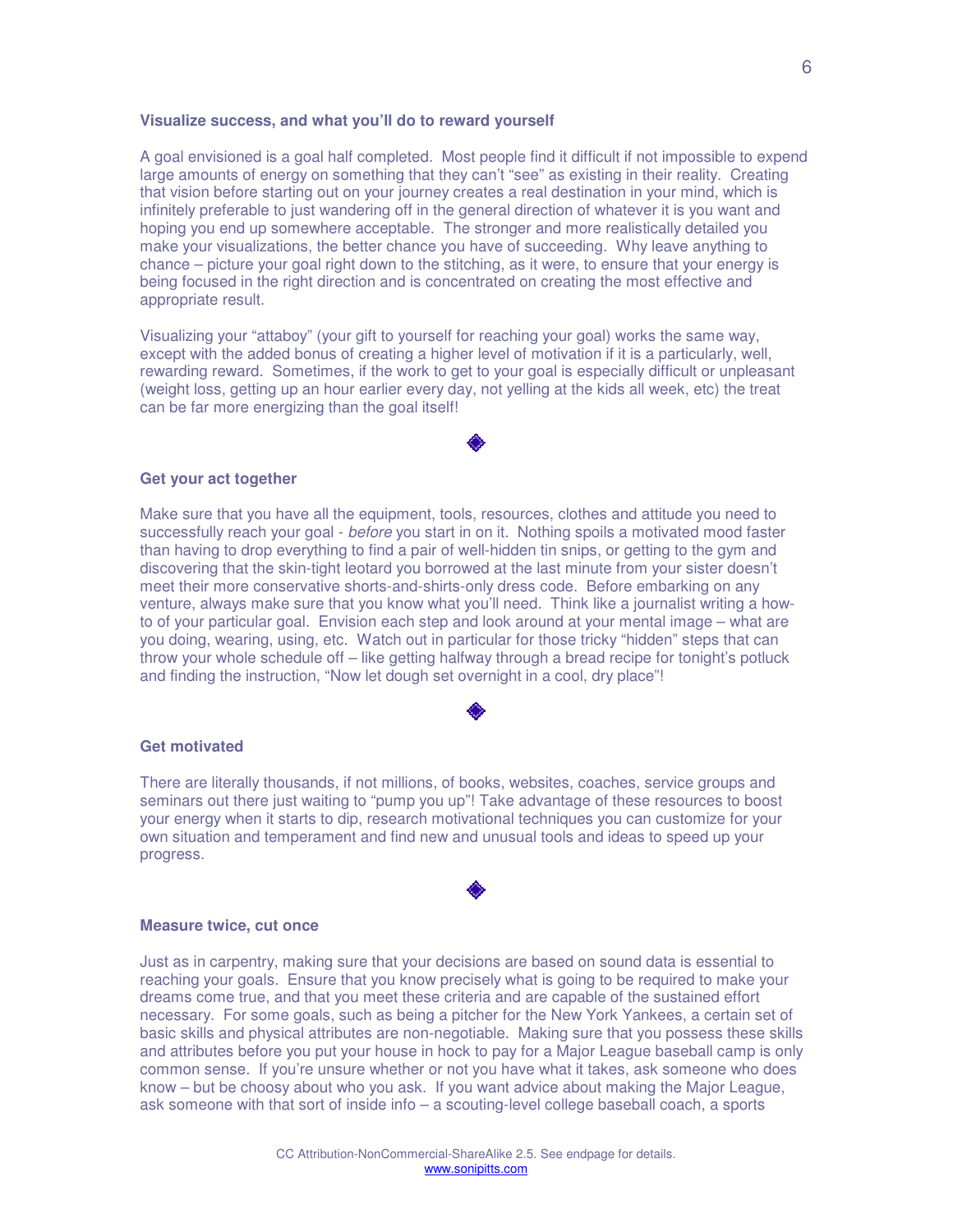agent, a sports journalist, etc. Don't ask cousin Bob just because he watches the game all the time and knows everyone's stats. Sure, he might be able to give you an unbiased viewpoint, but it is unlikely. Family baggage (he thinks you're the greatest thing since chipped beef, or he's still smarting over the fact that you ended up with "his" girl) can seriously impair his outlook. Friends and family members are usually the worst options for fair and objective evaluations, even if they are professionals in whatever field holds your interest. Only in the rarest of cases can someone be a professional first and a family member second – after all, they've probably been your (cousin, friend, etc) for much longer than they've been at their job.

That said, once you've double-checked the time, money and commitment necessary, and you're still sure you have what it takes – go for it!

#### **Keep a progress journal or scrapbook**

Take pictures or write journal entries that track and celebrate your progress toward your goal and keep them in a special album or journal. If you get burned out or need encouragement, you can thumb through your past accomplishments and bask in the warm glow of past successes. You can also later use these notes and photos to create inspirational or instructional e-books, lectures or tele-classes to help others reach similar goals – and to help you expand the nature and scope of your goal.

#### **Go surfing**

There are resources, websites, support groups, live chats, discussion rooms, forums, etc., on more subjects than anyone can hope to imagine, or need. Surely there are at least a handful of sites out there that could provide you with the support, information, motivation, and ideas needed to make attaining your goal easier. Learn the basic skills of effective, targeted web searching. Check your library for books on the subject or check the on Internet itself – yep, there are websites out there devoted to helping you find other websites. Ain't technology grand?

#### **Keep fit**

Your body in many ways resembles a car. You can't get anywhere on an empty tank. Nor will you get far if it's full either – if it's full of junk. Eat well and in moderation, exercise, take time to have fun, balance your priorities, love, laugh, cry and otherwise allow yourself to be a fully developed person. If you bottle up "bad" emotions, fill your "tank" with candy, beer and cigarette smoke, and play couch potato all day, your goals may simply give up in disgust and walk out on you!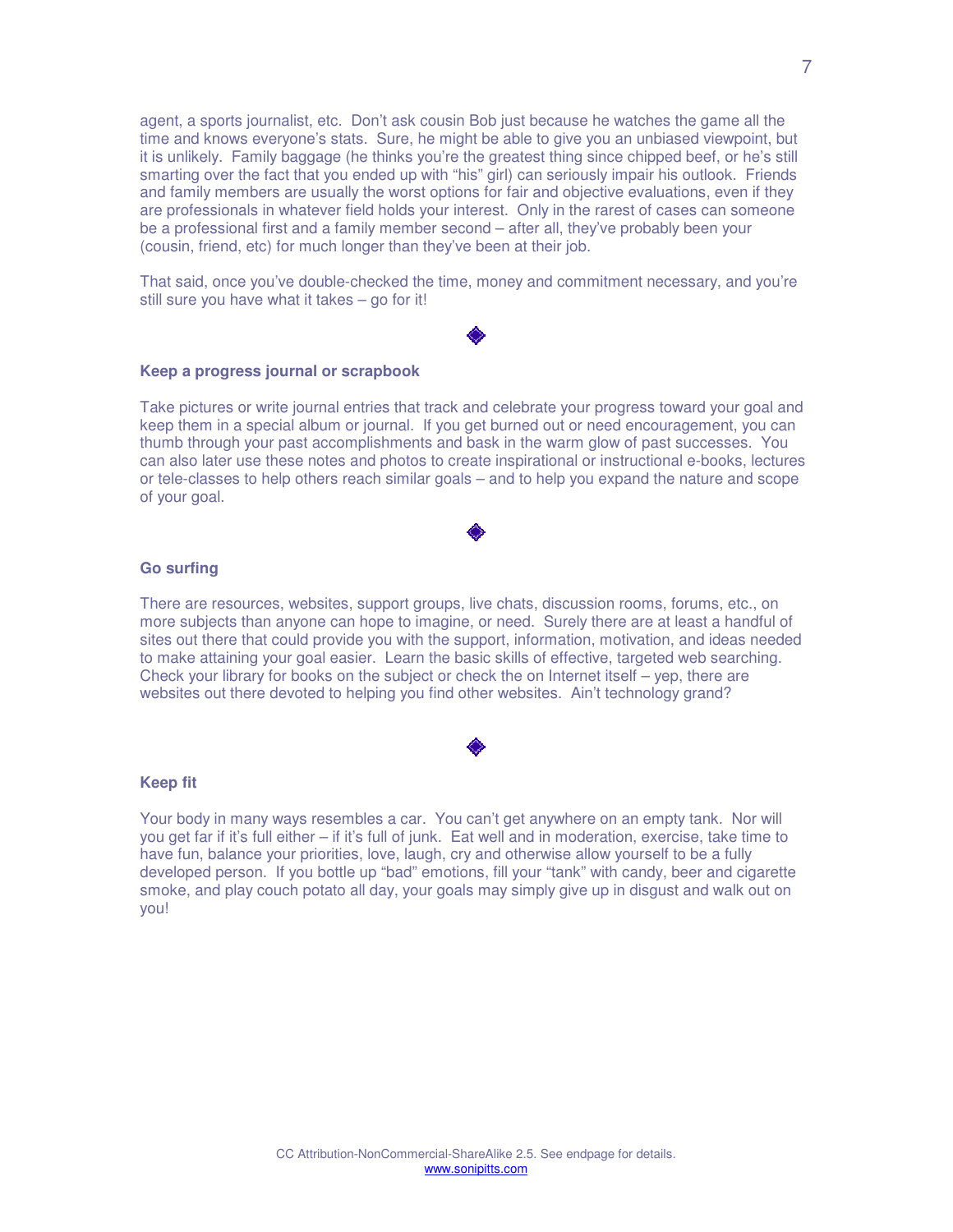#### <span id="page-7-0"></span>**Start a "round robin" goal letter with others who need a little motivation and accountability**

If you know a few people who are working on projects of their own (and lets face it, how many people do you know who aren't) ask them if they'd be interested in starting a "success round robin." Participants do not have to be aiming for the same goals for this to work.

Start by writing a letter or email that briefly notes what your goal is and what you have done about reaching it and what tips, techniques and other helpful hints you may have (why not send along a link to this e-book, as well!). Send your letter on to the next person on the list, who then does the same before sending it on to the next person. By the time it gets back to you, not only should you have plenty to write about regarding your own progress (hey, you can't let the guys/gals down, can you), but you should also have plenty of inspiration and ideas to borrow from!

#### **Hold a "progressive" goal party**

If you have a group of friends with the same goal who live in close proximity (or who can meet up comfortably in a third-party establishment), get them involved in a progressive goal party. The idea is to meet at one location, where you all complete one part of the goal as a group, then move on to the next (carpool or walk) to complete the second part, and so on. This can be extended to include shops and other buildings as well as houses. Be sure to have appropriate snacks, fun activities, etc., at each stop to make it a special day.

A good example would be a Christmas shopping/preparation party: Everybody starts at one house making lists, planning the day's activities and eating a light brunch. Next, hit the malls (or other predetermined shopping areas) together, making sure to help each other hunt down those hard-to-find items – and don't forget to stop by the coffee bar or other dining place to fuel flagging energy and regroup. Afterwards, it's on to the next house to wrap (and have a late lunch or early supper), then on to the next to bake cookies (don't forget the eggnog and late-night snacks!). It's good fun, great camaraderie, and everybody gets their stuff done and over with at one time.

#### **Join a support group, or form one yourself if none exists**

The world is full of people who are in the exact same boat as you are, and many have been paddling that particular stretch of water for a lot longer than you have – to stretch a metaphor to the breaking point, these more seasoned mariners can often offer aid and assistance regarding sandbars, currents and other such hazards. Sometimes just having others around you who are going through the same issues (or have at some previous time) can help ease the feelings of isolation and those "I'm the only one who knows how I feel" blues that stop your momentum dead in its tracks.

If there are no support groups for your particular goal or problem, start one. Print out or write up some one-page flyers announcing that you are looking for people with the same concerns to form a support group. Be sure and put your phone number, email or other contact information on there somewhere, and then post them on bulletin boards at grocery stores, the library, any place goalspecific places (such as specialty shops or organizations related to your goal).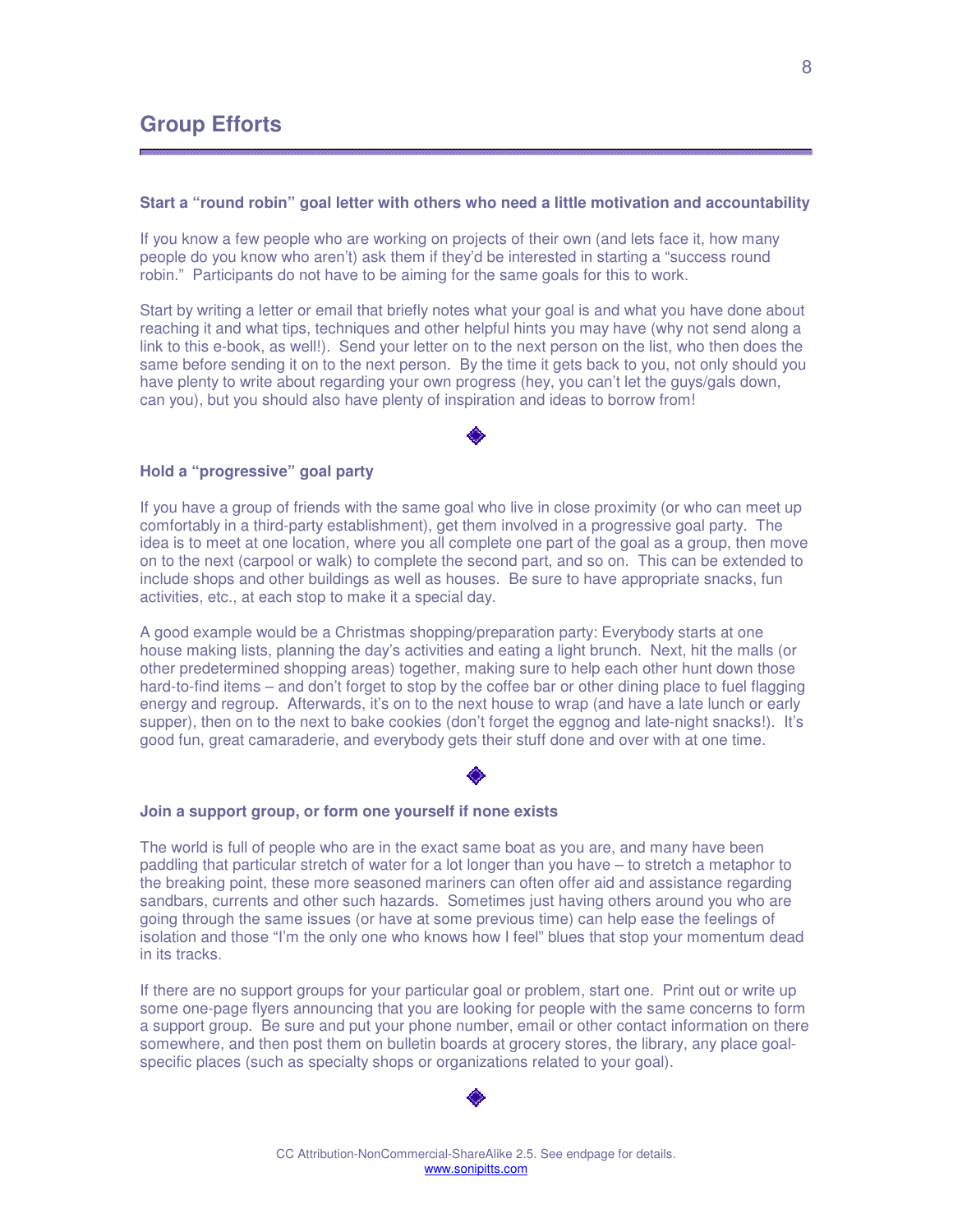#### **Join a class**

For almost any subject you can think of, someone somewhere is teaching a class on it. Check in with your local colleges (don't overlook specialized, vocational, or two year community colleges, as well as the more obvious universities), learning annexes, professional organizations and so on. Learning in a classroom environment means that your ideas (and limitations) aren't the sole foundation for your education. And in many cases, continuing or adult education-style classes work on a project basis, allowing you access to materials and equipment you wouldn't normally get to use as you finish whatever it is you're working on, while at the same time offering support, outside influences and the experience and personal attention of the instructor, all there to help you reach your goal.

#### **Goal-pool with friends or acquaintances**

Get together with a group of friends or co-workers and host a logistical brainstorming party where all the invitees lay out the goals they'd like help with and make plans to meet them, with the help of the rest of the group. The result might look something like this:

- Every Monday the whole crew gets together for a half-hour after work to help Barbara make fund-raising calls for her charity (and in exchange, everyone gets invited to the hoity-toity, networking-heaven Christmas party held to thank the donors and volunteers).
- On Wednesdays, Bob hosts a scrap-booking dinner where he provides the food in exchange for mooching supplies, equipment and techniques from his more scrap-savvy cohorts.
- On Sundays, June hosts a brunch where everybody eats high on the hog in exchange for honest feedback on her catering recipes and presentation/marketing ideas.

Continue goal-pooling until everyone involved has met their goals – unless everyone decides to keep going and move on to the next batch of goals!

#### **Delegate your life**

If you're having problems finding the time or energy to handle your everyday activities, let alone getting to your goal, "hire out" the other stuff in your life to clear up mental and physical energy for the sole purpose of reaching your goal. Assign distractions that don't require your personal involvement – like dinner-making, house-cleaning, errand-running and phone-and-door duty – to other family members. Do this until you reach your goal (or for as long as is practical, if doing it all at once isn't), with the understanding that you will reciprocate when it's their turn.

This can even be done in a work setting. If you are trying to study for a new certification, learn a new program to improve the company's database or some other job-enhancement goal, your boss may approve shifting some of your non-essential tasks to other employees (or even outsourcing them, if reaching your goal is important enough to the company). Just be sure and make it clear that reciprocation at a later date is part of the deal, so no one feels dumped on.

You might even consider suggesting that this become a standard company policy. The exchange of individual efforts for the good of the whole could just be the key to enhanced productivity for all!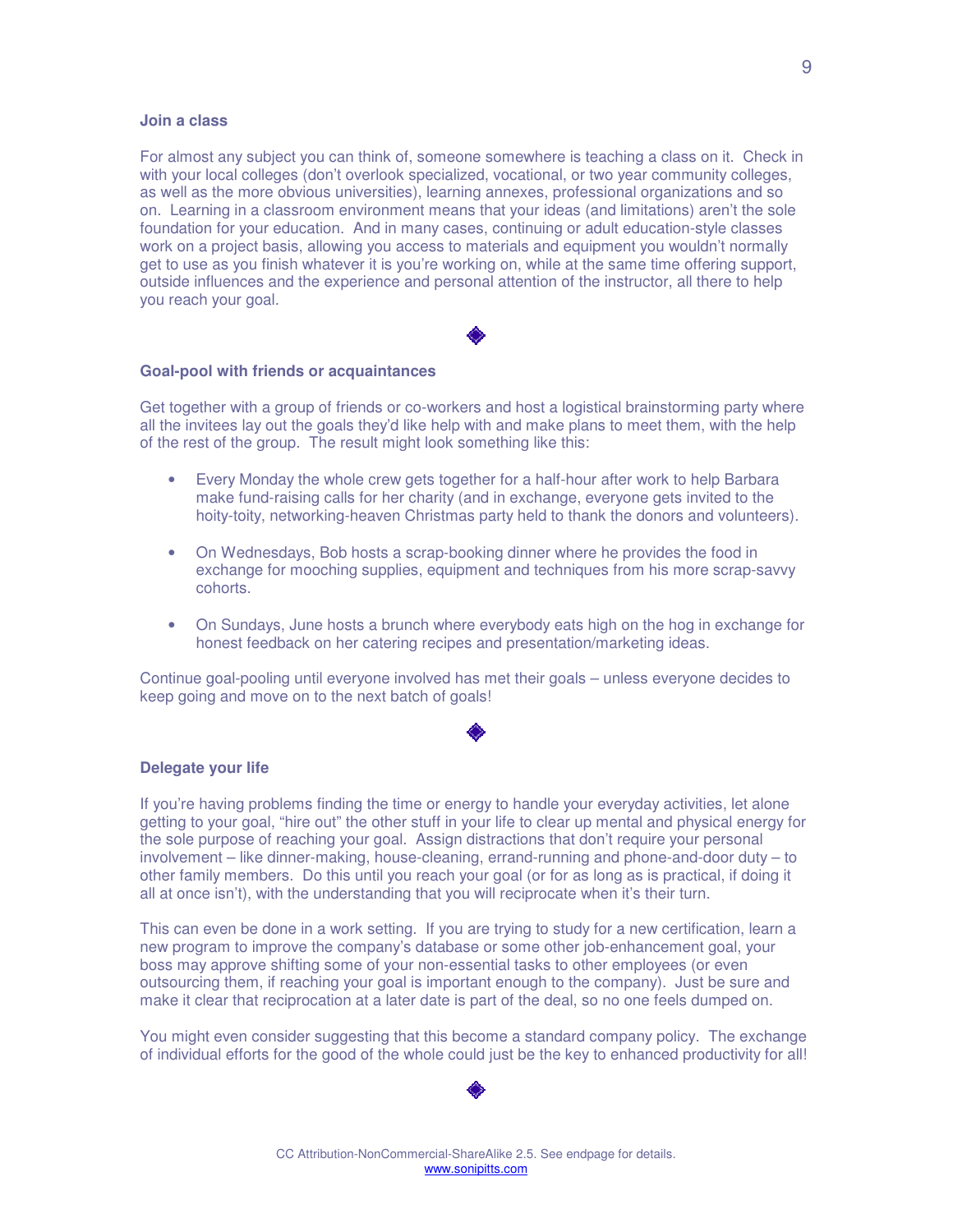#### **Get professional help**

There's no rule that says you have to do it all yourself. There is a whole world of people outside your door (and maybe even in your house) who are capable of tackling parts of your project that you can't handle, or don't have the time for. Take advantage of them if that's what it takes to get the job done! After all, success is the issue, not proving you're Superman or Superwoman.

For example, let's say that your goal is to get your house ready for a move or an open house if you're trying to sell. If finances permit (and even if they don't, it can still be worth it in terms of mental health preserved), call in a maid service for a day to do basic cleaning, hire professional carpet cleaners, take the animals to a kennel and send the kids off with your sister to Chuck E. Cheese. Let the pros handle the crummy stuff while you focus on ensuring the safe transport of Great Aunt Gemma's priceless Ming vase to your new home, or while you get busy filling the house with that scent of baking bread that your realtor swears will close the sale.

#### **Bring in the big guns**

People love to be needed, and love to be thought of as a leader in their field even more. If you could use a hand reaching a goal, ask around until you find someone in the field who seems universally respected and on the ball. Call them up and explain that you are trying to break into the field (be sure and choose someone for whom you will not represent up-and-coming competition) and that you've heard that they are the as the go-to person for the inside scoop. Ask them for what's known as an "informational interview", and offer to treat them to lunch so that you don't take up their valuable work time. Pick the nicest place within your budget, or ask where they like to eat – and don't forget your checkbook or credit card (call the restaurant first if you're unfamiliar with the place, to ensure your card or check will be accepted). Have a backup payment option on hand, just in case their credit card swiper is down that day. If your target decides to meet in their office, make sure you don't take up any more of their time than you originally asked for, unless they specifically ask you to stay on – and even then, use good judgment about overstaying your welcome.

Prepare a list of questions beforehand and make sure that you listen carefully to everything they say. Taking notes is nothing if not flattering to the speaker, so feel free to do so. If they start to wander off on a conversational tangent, a good way to bring them back on target is to say something like "Wow, someday I'd really love to hear all about (whatever they're talking about), but since I know you're very busy, I really have to ask you about (your question) before you/I have to leave."

After the interview, write a brief thank you note (on paper, not email) and get it in the mail that day or the very next morning at the latest. Then add that person to your network list! (See below)

#### **Create a network**

There's a new kid on the block when it comes to networking – active network management. Rather than just collecting business cards and flipping through them when you need something (and losing track of those contacts you don't talk too often enough), active network management involves a bit more work – but nets huge results over time.

The idea is to keep yourself top-of-mind by such activities as creating and maintaining a network directory to share with your colleagues, sending out a network newsletter to update your contacts on what you're doing, introduce them to other members of your network and share referral information, and to continually and proactively tweak and interact with your network for greatest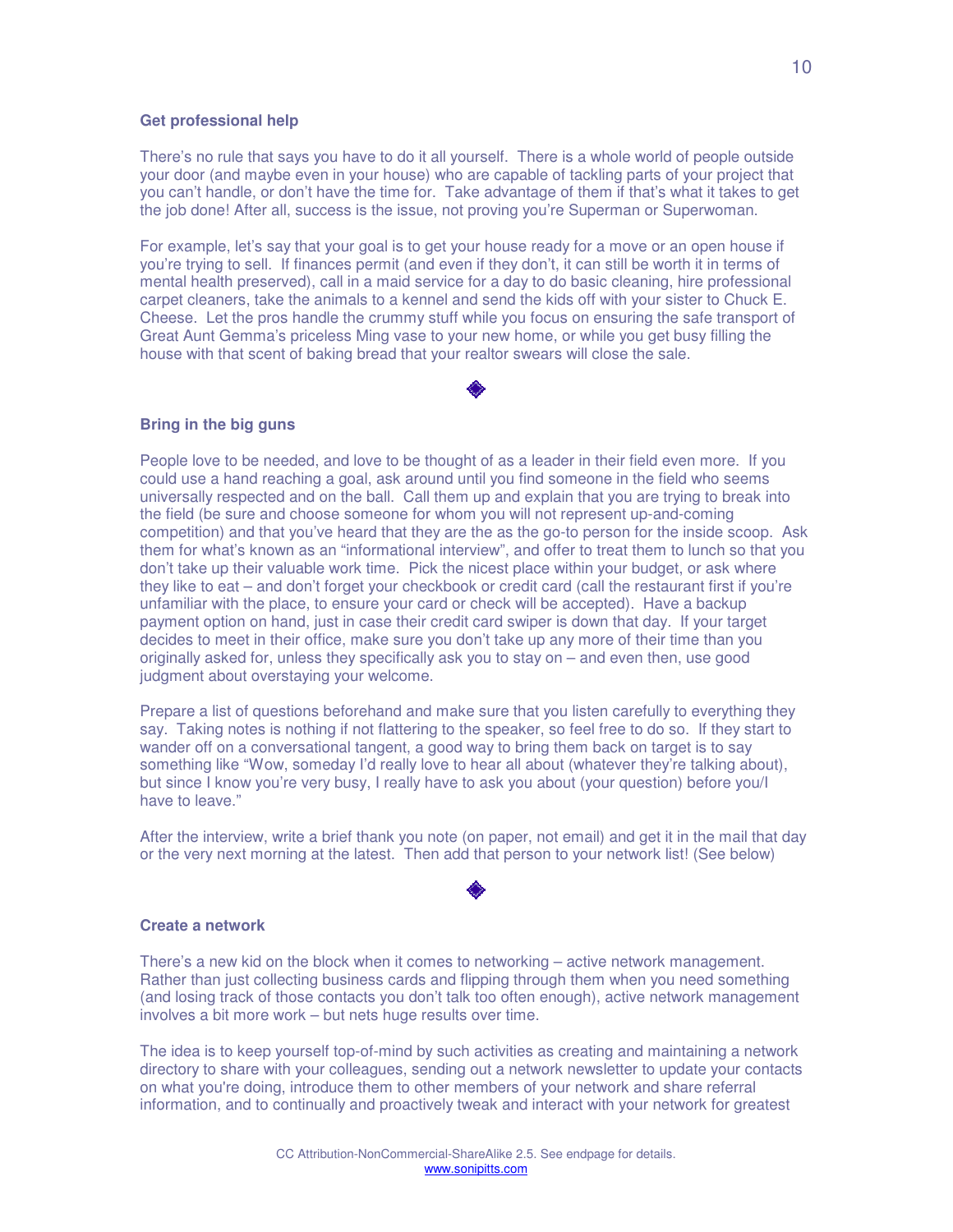effectiveness, reach and depth. Sure, it's a bit of work. But so is cultivating a garden. And the end results are much the same.

## ◈

### **Tell your friends what you are doing, to make it harder to back out**

This is an oldie, but a goody. Peer pressure is a major force to be reckoned with, so why not put it to good use for once. Involve your friends to create an environment of accountability that will make it that much more difficult to weasel out of your resolutions or intentions.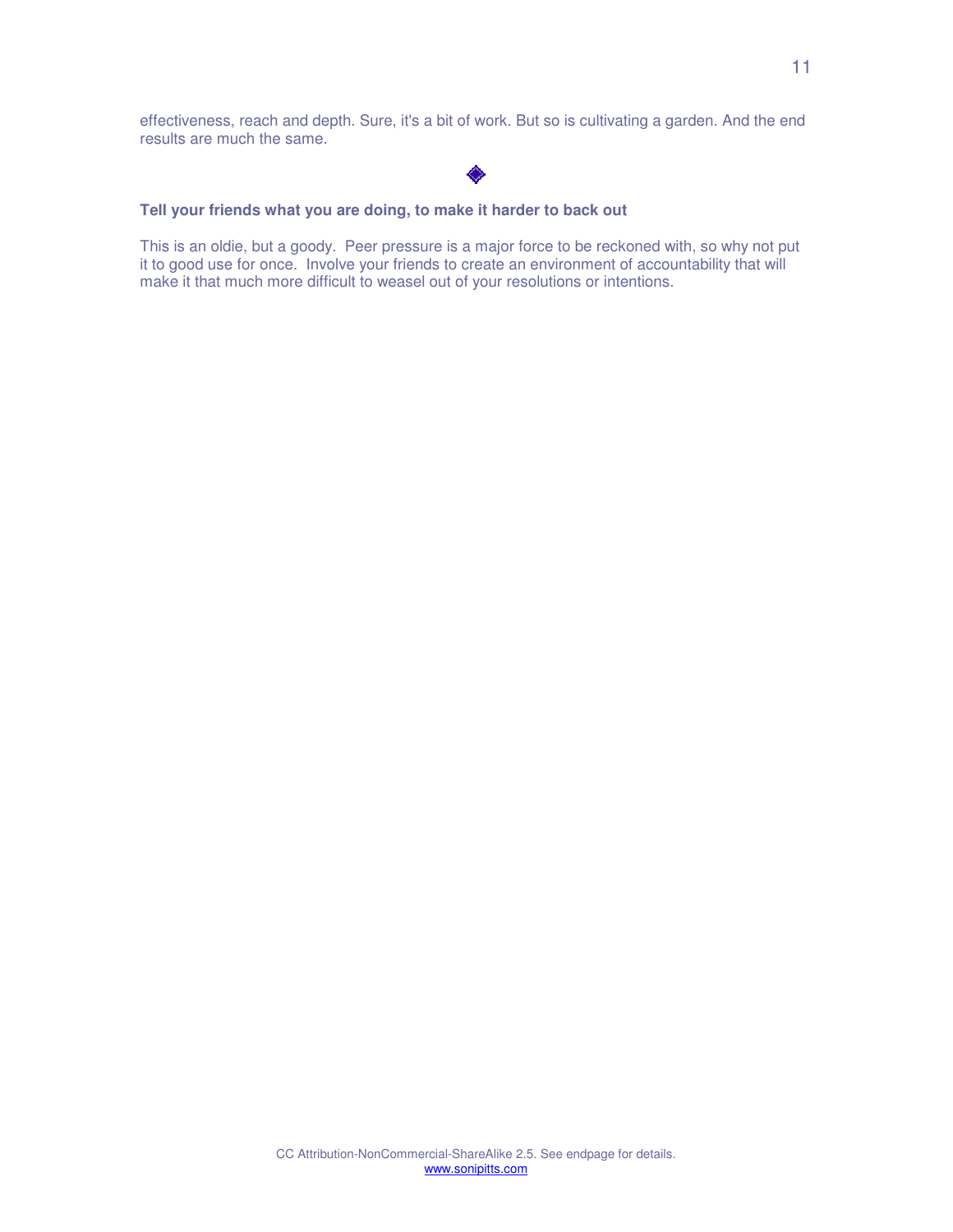## <span id="page-11-0"></span>**Sneaky Tricks**

#### **Break it up**

Set aside specific chunks of time during the day (such as the first 10 minutes of every hour, or every commercial break) to work on a goal that can be broken down into smaller pieces, like writing a bunch of thank you notes, doing crunches, sorting through family photos, etc. Use a timer/alarm clock, if necessary and stick to your plan until you get the job done.

#### **Multi-task goal-completion work with everyday, "have to" activities**

If you need to lose weight, don't take the dogs for a leisurely stroll – jog or power-walk them. Use the time you spend waiting at various appointments for catching up on trade reading or creating the materials/writing the outline for your next stunning teleclass or seminar. Take the opportunity to practice your character drawing or writing during your subway commute. If you need to do a job that is relatively mindless (weeding, ironing, dishes), use that time to listen to training MP3s/CDs or other goal-related recordings. The possibilities for implementing this tip are only limited by your imagination and lifestyle.

Always having something on hand to do that brings you closer to your goals during such "downtimes" not only frees up hours of otherwise lost time for your personal pursuits, but having something interesting and self-improving to do makes your chore time go by quicker, too.

#### **Work while you quibble**

Sometimes you get halfway through a project and suddenly just feel like quitting, usually for what sound like good reasons – the workout's too hard, your skills are a little rustier than you thought, nobody seems to be buying your products, etc. When you hit this wall of resistance within yourself, go ahead and argue the pros and cons of quitting - while you continue doing whatever it is you're doing! By the time either "side" wins the argument, you'll generally be far enough along that you might as well finish!

#### **Choose "impossible" goals**

When faced with a hard-to-reach goal, your best strategy may be to shoot even higher. Like aiming a punch or a kick "beyond" the target, aiming impossibly high will at least get you where you need to be, and will quite likely create a vacuum-like momentum that will pull you far beyond what you thought possible.

One of the reasons that this works is that by setting such high goals, you instinctively understand that what has worked before isn't going to work now – which ensures that "the way we've always done things" will be the first item on the chopping block. For example, if no one has ever made more than 30 sales in a month in your showroom, and if you determine that you're going to shoot for 50, it's quite obvious that the thinking and behavior that is normally employed to pursue sales simply isn't going to cut it. You'll have to sit down and figure out what sorts of things a person with 50 sales would have to have done to get them. Harebrained and even absurd possibilities that pop up in such brainstorming sessions suddenly become reasonable achievement strategies. Perhaps the thought comes that maybe there's a better source of clientele than walk-ins – instead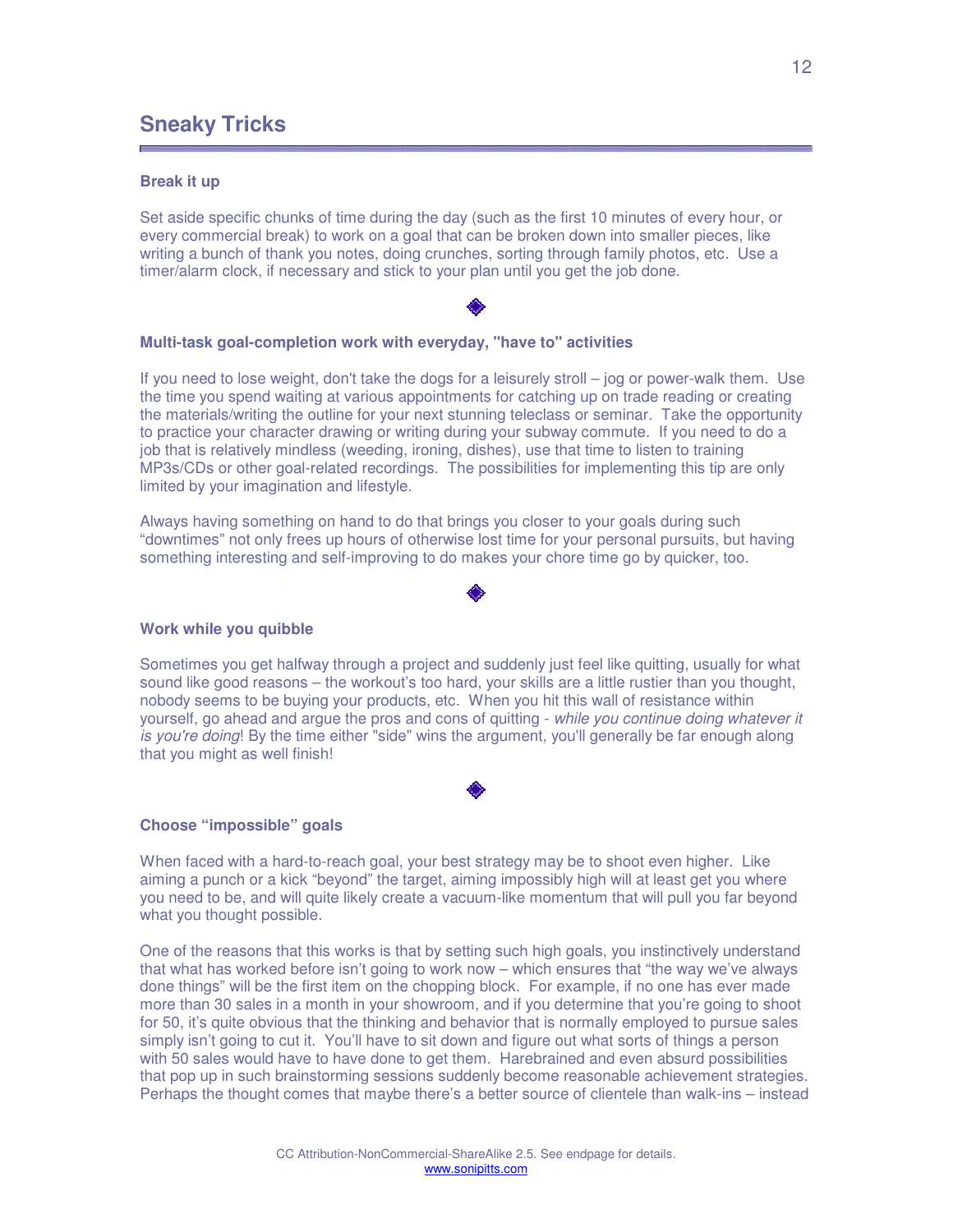of just waiting for customers to come in, maybe you could host a series of classes showing how to get the best out of your product. Or perhaps you might start having sales lunches with old or repeat customers to pick their brains for ways to enhance your sales package. Or maybe researching mass-purchase possibilities by corporate-level buyers is a better option than focusing on the single-purchase buyers that normally generate your commission check.

Of course, despite all your creativity, it might not work. You may never hit 50 sales. But, at the very least, with your new strategies, high-level targeting and newly generated enthusiasm, you're more or less guaranteed to hit the previous ceiling of 30 sales without batting an eye.

#### **If you're having persistent trouble reaching your goal, spend some time making sure you really want what you're fighting for**

Ongoing struggle and failure is a sure sign that something isn't right. Either you don't really want what you think you want, or something else is holding you back – and it is pointless to continue until you know precisely what the holdup is. Spend some time just noodling away at your own personal Gordian knot and see if you can find out how it got tangled. Once you know what the problem is, you can either untie the knot or figure out a way to cut through it.

#### **Get away from your goals for a while**

Sometimes, absence *does* make the heart grow fonder. If you're so burned out on a particular goal that the thought of spending even one more minute in its company makes you want to barf, break away and do something else for a while. Take a mini-vacation, go to a day-spa, focus on a hobby or some other project for a few days – whatever it takes to get you the distance you need to clear your mind. When the mind is too tightly locked onto one target, it can develop an I/O (input/output) backup – no new info can fit in and nothing fresh can come out. Even as little as a few hours away from it all, if you're good at willfully blocking things from your mind, can be enough to give you some rest. Then you can come back to your task refreshed and able to attack it with renewed vigor.

#### **Temp your way to the top**

Want to take the test for a software certification, but feeling a bit rusty? Need to brush up on your mechanic skills before tackling the full rebuild of that gas-and-oil-guzzler staining up your driveway? Or perhaps you need to re-enter the networking circle of your chosen work-from-home career after a few years out of the loop, but don't want to get trapped into the office-bound aspects of it. One visit to your local temporary staffing agency could have you on your way to meeting your goals and getting paid for it at the same time.

Temp agencies are well known for their desire to work with their employee-clients (that's you) on times, shifts, days and skill specifications. If you find out that you and a particular employer don't see eye to eye on what you need, you can just say "no" ("no's" are no big deal – the temp agency would rather find out before you walk out of an employer's office mid-shift and leave them with a PR hassle). By the time you've gotten what you needed out of the bargain, you and the agency have made some extra cash and the local businesses will know your name (and hopefully, that'll be a good thing).



www.sonipitts.com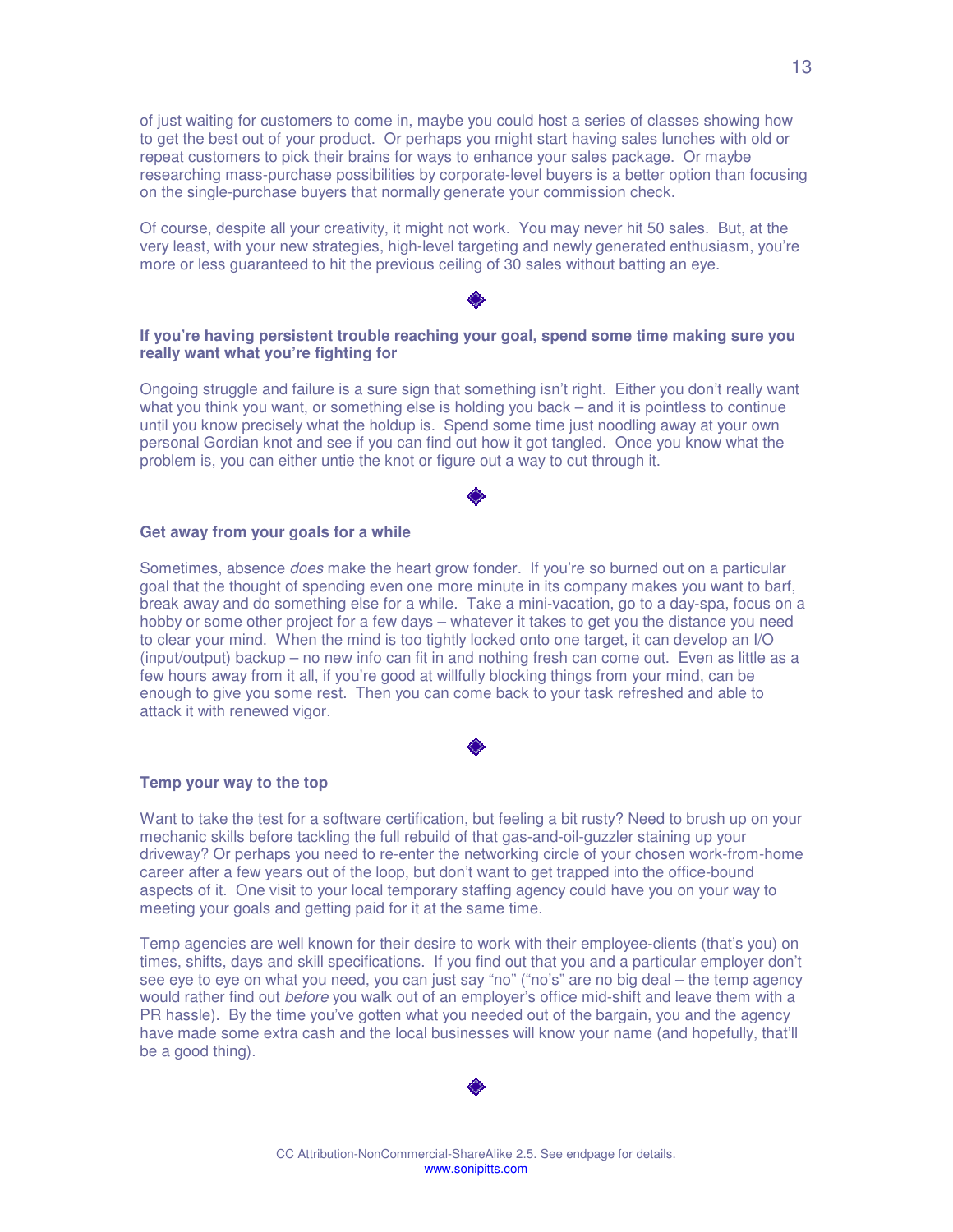#### **Fake it 'til you make it**

On occasion, pretending that you have already reached your goal can be the same thing as actually reaching it, as far as anyone can tell. If you're trying to learn more patience, act patient even when you don't feel patient. Smile, and eventually you'll become a cheerier person without noticing when it actually happened. If you want to become a successful business person, do the things a successful business person would do: attend trade conferences, dress as well as you can afford to, speak with confidence (even if you don't feel it), and beef up your intro line from a weak "Hi, I'm Bob - in widget sales?" to "Hey, great to meet you. I'm Robert Sikes, top-ranking salesman in our Sarasota widget department." By the time anyone can "find you out", there'll be nothing left for them to find.

#### **Perfect the fine art of the end run**

From time to time, the path to your goals is going to run smack into someone else's version of reality, which they may not be happy to have you "play through." In these cases, shift your direction of movement off-road and work around, rather than through, the problem. There are two important points to remember when doing an end run:

- Win-win is always better than win-lose, even if you have to work harder. Burnt bridges can come back to haunt you later.
- Creating your own version of reality, which is non-negotiable, is vital to a successful end run.

Example: You need a day off from your day job to make a goal-related trip or get some work done. You can either ask "Can I have a day off?" (…to which we can all guess the likely answer), or you can do an end run around their arguments and objections by simply stating "I've got to go out of town next month. Which is better for you, Wednesdays or Thursdays?" This creates the new reality (you will be out of town one day next month), but leaves those in charge still feeling in charge (win-win) by getting to pick the best day for you to do so. If they say that neither is good, then you counter with a set span of days by which you have to have this done ("I have to have this out of the way no later than the fifth") and let them deal with that.

Similar end-run approaches to different goals are definitely achievable. If you need a permit to open a business and the town council says that there are no such permits available, end-run solutions would include building outside the city limits or running a local campaign (backed by other city businesses) to change the laws. An end run around a college that doesn't offer your preferred major would be to create an independent study course in that field or to use a distancelearning college to flesh out the core classes you're taking on campus.

Does this always work? Of course, nothing in life is ever guaranteed. But with this new reality framework, your odds are way better than with simple "yes or no" questions, which have a base 50% chance of "no" right off the bat. To be effective, you must instill your actions with a mature approach that puts you on the same level as the person you're talking to.

#### **Take a page from Eastern wisdom**

Meditation, martial arts that focus on disciplining the mind as well as the body, and chi-releasing massage and yoga can all help you reach your goals by clearing your mind, teaching you how to block out distractions, and showing you how to deal effectively with obstacles. The disciplines of Eastern mind-body arts are a great help when stress or outside influences threaten your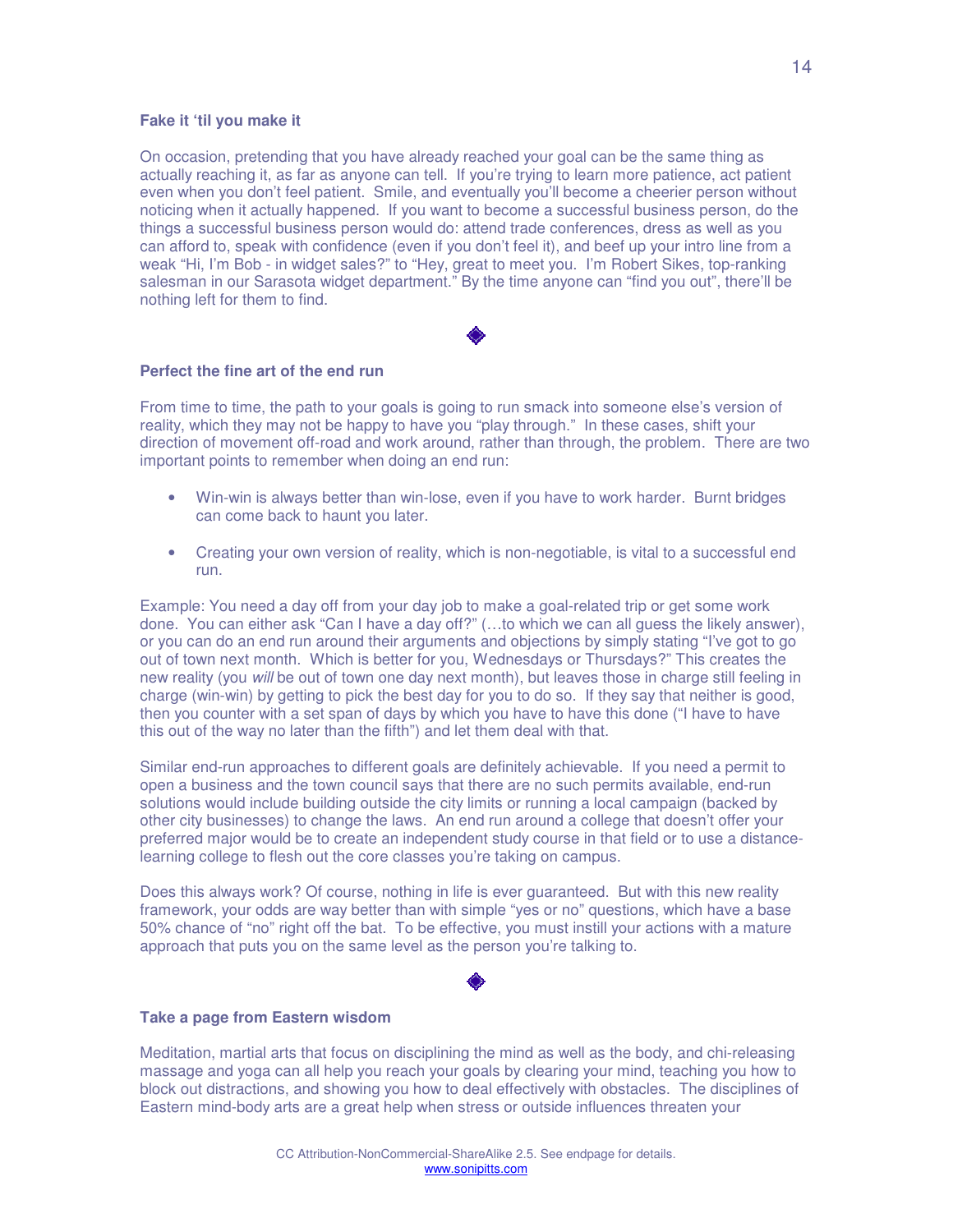progress, and the meditative mindset helps keep the link between the sub-conscious and conscious mind open, streamlining the flow of creativity and flexibility and promoting the intelligent use of internal resources – and, not incidentally, short circuiting some of the resistance and negative self-talk that often create failure where there was none before.

Following a regimen of meditation and mind-body-spirit exercises also has a tendency to bring up old, suppressed issues and emotions that could be blocking forward movement without you even realizing it. Just think of these issues as psychological and emotional computer viruses lurking in your "hard drive", quietly and invisibly throwing all sorts of otherwise normal functions off kilter, sometimes dangerously, and even protecting themselves by creating negative thought patterns which not only prevent you from removing them, but which prevent you from even seeing them in the first place. Yoga, meditation, deep prayer, hypnotic chants and other reflective practices are sort of like virus scanners that can root out such problems, bring them to the surface and isolate them more or less safely in a "quarantine" of conscious awareness where you can study them and their effects, and then get rid of them, in your own time.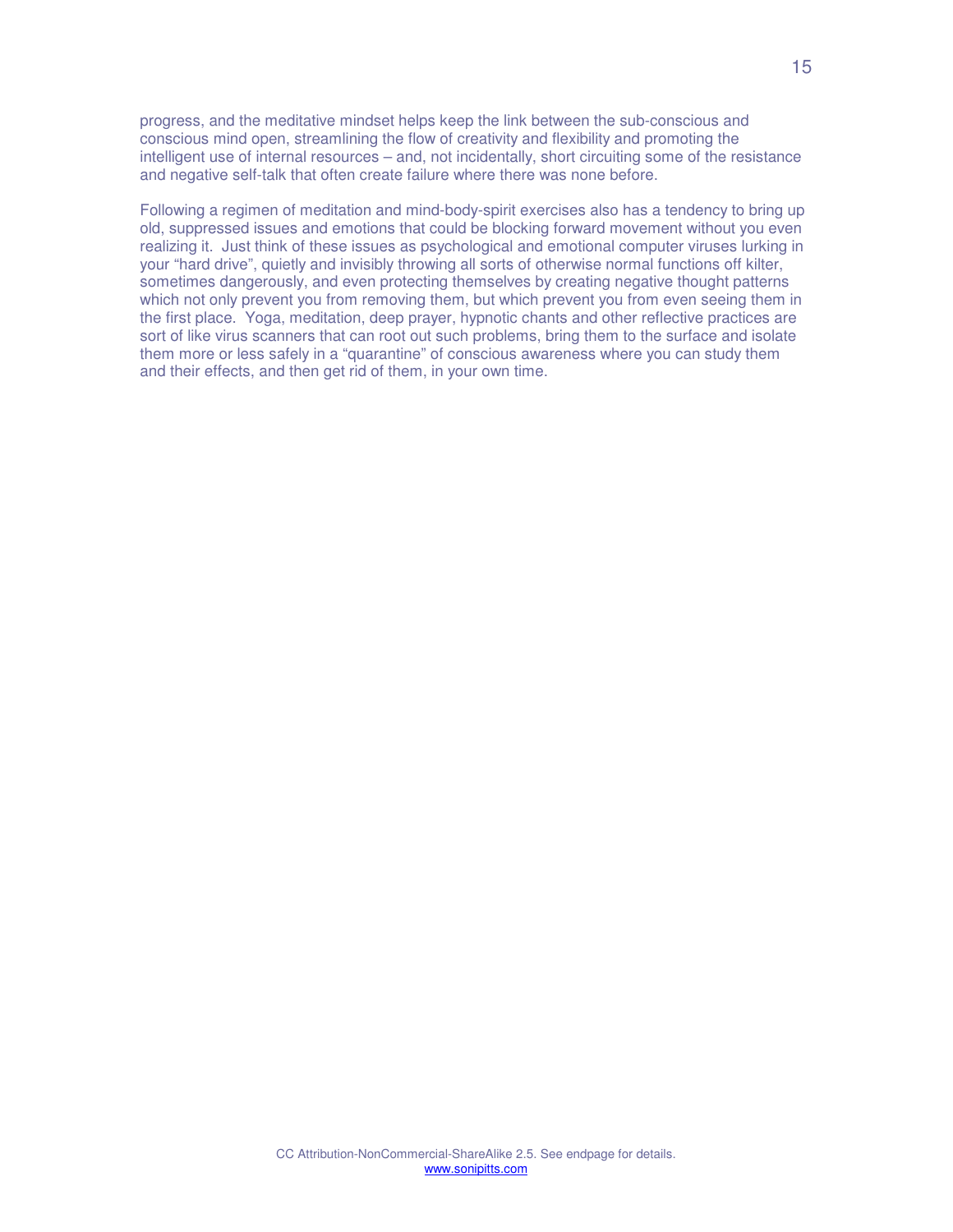## <span id="page-15-0"></span>**Thinking Big**

#### **Become a mentor or leader in the field**

No matter what your goal or field of study, there is always someone who knows less about it, is further behind or needs more help than you do. By mentoring those who have not gotten as far as you have along the path, you create an ongoing drive to keep ahead of your "pack" and to stick to your studies. After all, people are counting on you!

Other ways to use this tip are to commit to teaching a continuing education class, hosting or speaking at a conference, giving a seminar, etc., on the topic of your goal. For example, if your goal is to learn how to raise orchids, halfway through your learning period set out flyers advertising a free class on orchid-growing, scheduled for the week after the end of your studies. Nothing keeps you heading for the finish line like a crowd of people waiting for you on the other side.

#### **Be like Mike (or Tiger, or Madonna, etc.)**

The kings and queens of any field don't get there by cutting corners and letting others do their share of the work. If you want to be the best you can be, emulate those already at the top of their game: show up on time - every time; do the hard work necessary to build and maintain your skills; treat yourself with respect and treat others with respect (and make sure everyone else around you knows to follow suit). Surround yourself with people who can cover your weaknesses with their strengths. Keep your hand in, and your eye on, the fussy and not-so-exciting details and give back what you can – be a role model for others coming up from behind, use your talent to raise money or awareness for good causes, etc.

#### **Burn your bridges**

Although it may be drastic, and very scary, sometimes jumping into a venture feet-first without a safety net can spur you onto success simply because failure (or quitting, for that matter) suddenly acquires "not an option" status. As scientific research shows over and over, the body's reaction when faced with a "sink or swim" situation can be a powerful force to reckon with. Survival is an overriding concern, and your body can't really tell the difference between actual survival in the jungle and metaphorical survival in the world of your goal, as long as it feels the same to you – especially if your way of life really does rely on your learning to swim as soon as you hit the water!

#### **Find a higher reason to reach your goal than just the goal itself**

I need to be mentally sharp, physically and emotionally alert, and spiritually on top of things in order to do a good job for my clients. Knowing that none of these are possible without good physical fitness, when I feel like skipping or cutting a workout short, I repeat my mantra "Strong body, strong mind, strong spirit," and picture all of the people counting on me to help them. This is a far more effective motivator than simply visualizing a fit body (which doesn't cut it for me after about 15 minutes on the rowing machine!) and reminds me of the higher purposes for getting fit.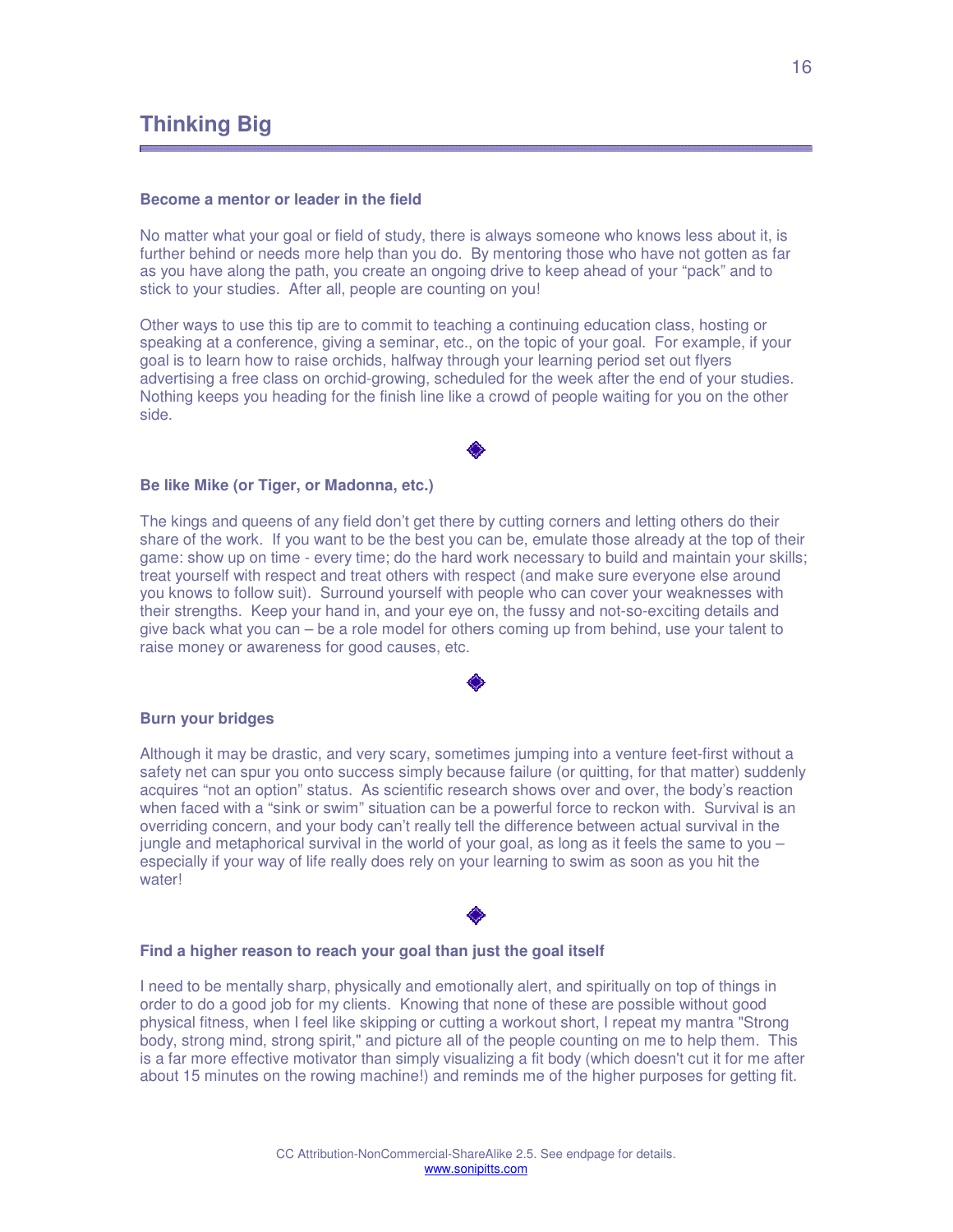Figure out for yourself how you can expand your perspective on reaching your goal – what things will it bring into your life besides the obvious, immediate benefits? Who else will benefit and how might that inspire you to greater effort? For example, a goal of getting up an hour earlier to have time for meditation might be hard to maintain on its own merits if you're not a morning person. But if you focus on how the calmer mindset and less rushed schedule will make you a better parent, spouse or employee, you may find that the higher benefits outweigh your immediate resistance.

#### **Create an environment that is so inspiring and nurturing that it does half the work for you**

When your work and living space are cluttered and dirty, when dishes are piled up in the sink or when your wardrobe is uninspiring, energy that you need to meet your goals will be bled out of you like a battery being run down by a forgotten dome light. You need all of the energy you currently have just to run your life, and you need to generate more to reach your goals. Do so by ensuring that your environment doesn't just meet your needs (organizing, cleaning, maintaining, restocking, etc.) but goes the extra step to ensure that it actually creates energy by anticipating your needs and providing you with a reserve. How? Simple – overcompensation.

For example, if you feel better in bright colors, don't just throw out your "blahs" and pick up a few nice colored pieces – recreate your wardrobe starting with a few basic neutrals and then fill the rest of the closet with a handful of the brightest, most flatteringly-colored and styled clothes you can afford. This way, you will not only feel fantastic when you wear them, but when you look into your closet, you will feel inspired and energized by everything that is in there and not dragged down by having to fight your way through another "How can I throw together something decent out of this mess" battle.

If your problem is clutter and mess, organizing and maintaining is a great way to keep it under control, but having a "stuff audit" – where you toss out everything (furniture included) that you don't absolutely love or absolutely need, and that doesn't fit your perfect life ideal – ends up giving you less that you have to clean or organize, more room and more emotional energy to apply to other activities, plus the space to move in some choice, consciously chosen items that inspire you and move you forward, such as great art, a truly wonderful sectional set or that professional kitchen knife set you've always wanted (and never bought because your drawer was already full of inferior, but reasonably serviceable, knives).

Don't settle for less than what you want out of life – but less can be more if your new environment supports, encourages and energizes you.

#### **Immerse yourself in the atmosphere and energy of your goal by volunteering**

Don't just run any marathon – find one that raises money for a charity! Why just learn to knit by making yourself a potholder when you can knit scarves, hats and socks for a homeless shelter, or knit blankets for rescued animals? Volunteering at a Habitat for Humanity chapter will perk up those rusty handyman skills that you need to finish that renovation. Other ideas could involve volunteering to lead an exercise class (using your own videos, if necessary) at the Boys and Girls Club, practicing your massage techniques at a women's shelter, etc.

Not only will you be setting aside time for reaching your own goal, but you will help others reach theirs, and meet some really neat people at the same time.

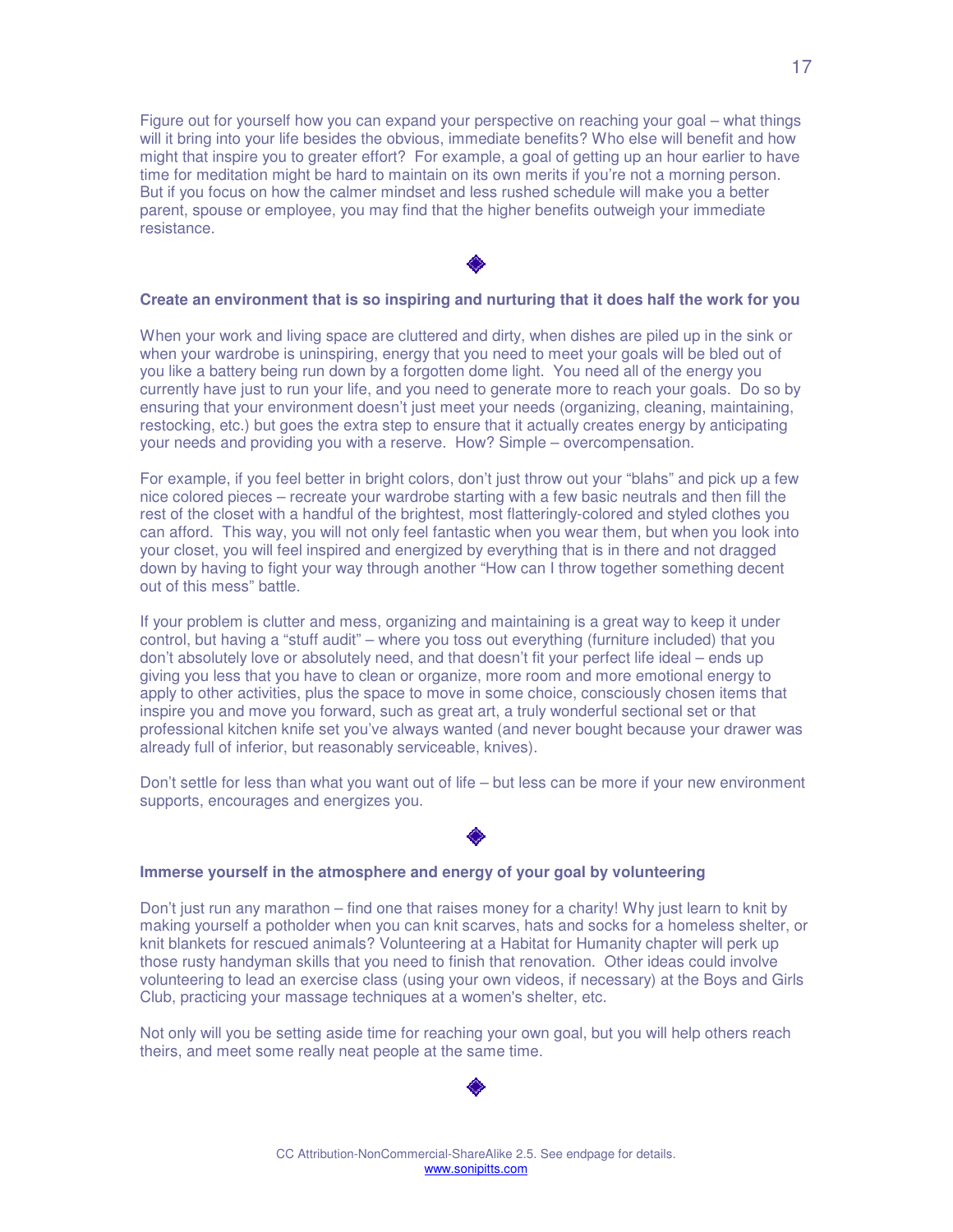#### **Maintain your spiritual strength and call on your higher power for help and guidance in times of need**

Just as you needn't go it alone in the physical sense, you needn't go it alone in the spiritual sense either. And just as you would apply for any and every grant, scholarship or other aid that your dream qualifies for, call upon whatever assistance that your religious or spiritual beliefs "qualify" you for too, whether that be intervention from saints on your behalf, direct guidance from your God, or however it works for you.

And on the same score, you shouldn't neglect your spiritual health any more than you would neglect your physical and mental health if you want to make your life over into something more perfect for you. Why leave any worthwhile option untapped when it could be the very source you need to end up with success at your fingertips?

#### **Create a truth and step into it**

There is a saying in self-help circles that states, "Your mind can't take a joke." What this means is that whatever you believe to be true is true, at least as far as your mind is concerned. One dramatic example of this is what most people refer to as psychosomatic illnesses. There are many examples of this, such as false pregnancies and allergies that trigger severe, lifethreatening reactions when the person believes (incorrectly) they have come into contact with the allergen. On a more psychological note, people who constantly repeat negative beliefs in their mind (I'm too ugly to attract men, my boss hates me, I will never be successful) create a reality where what they think is what they experience, unfortunately reinforcing the very belief that created the problem in the first place.

Although this can create problems for the people who suffer from the negative aspects of the phenomenon, you can harness the positive side of this extraordinary power for your own use by creating a truth and then stepping into it. For example, creating a powerful and professional website, complete with all the whiz-bang features of the big boys, creates a truth in the mind of your customers that you are one of the big boys and they will treat you as such, encouraging you to respond in kind.

Set yourself up with the trappings of success as it relates to your goal, behave as you would expect a successful person to behave and speak and think of your success in the present tense rather than future tense – and almost imperceptibly, you will step into the truth that you have created. Before you know it, you will be what you behave yourself to be, because your mind (which, let's face it, creates your reality as you know it on a very tangible level) can't tell the difference between, as it were, a Hollywood set and a real house. Make that ability work for you.

#### **Never settle for what you can currently imagine**

You are a captive of your own imagination. In other words, your wildest dreams form the outer limit of what you believe to be achievable. However, there are many people who are living lives, doing things, and creating realities that are so far beyond what you could ever imagine that it will simply never occur to you to think about it – unless you consciously make the effort to suspend all disbelief in furtherance of your ideal life.

At one time, the running a 4-minute mile was thought by the top physical scientists of the day to be beyond the farthest bounds of what a human body could do – the physiology quite simply could not withstand the stresses needed to break this barrier. All their research supported these ideas and proved them to be true over and over again.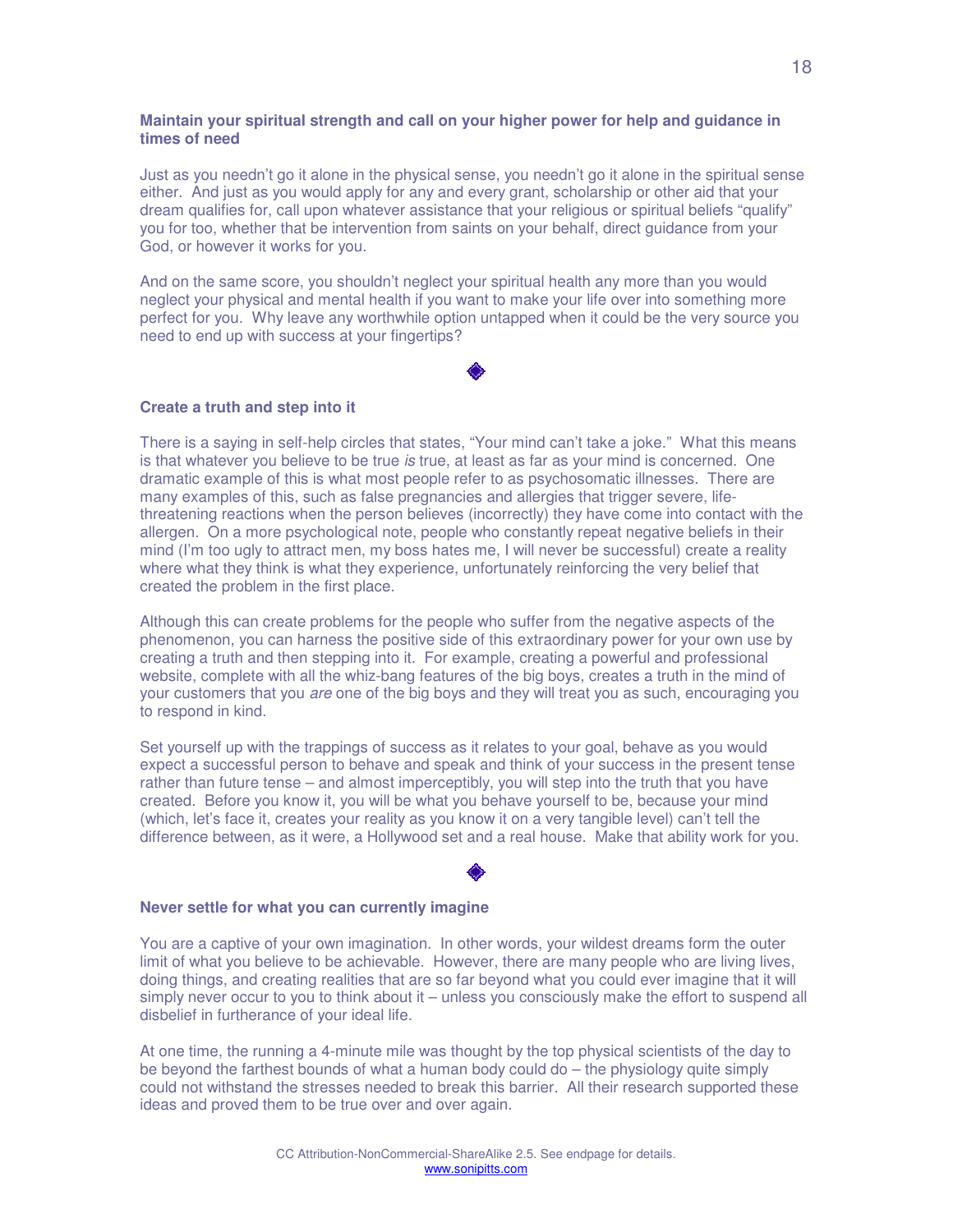Too bad for them it wasn't true. When Roger Bannister beat the 4-minute mile in 1954, he was almost immediately followed by another, and then another and then hundreds of "anothers", all running miles in under 4 minutes, until the point was reached where a 4-minute mile was less a wild success and more of a minimal time to beat as a measure of competitive racing base talent. What happened? It's simple. Bannister went to the edge of everyone's wildest dreams about how fast a runner could go and he used that point as a starting block, rather than a finish line. And you can do the same.

What are your wildest dreams surrounding your goal? Consider relocating your starting point to that accomplishment as the least you are willing to accomplish, rather than setting it up as a destination you one day hope to claw and drag your poor, worn carcass up to. Dream big, then run your race from the finish line onward.

#### **Believe in your own Divine nature**

Despite the varying religious backgrounds that the world offers, all religions have one thing in common – a belief that their deity ordains each person's existence here on earth, usually through direct assistance in the birth process by the creation and gifting of a soul. That means that you are here because the omnipotent creator of the Universe thinks it's a good idea. And also, it follows by simple logic that if you are here, and alive, then some part of you (your soul or some other version of life force) is literally God-derived and often enough there is a direct and personal interest on the part of the deity in your being alive and doing the work you were sent here to do. How can you possibly fail with a genealogy and support system like that?

Remember your Source, and that you wouldn't be here unless you were supposed to be here. On top of all that, imagine how much spiritual horsepower you must have at your disposal to use, considering the Divine nature of the life force that's running your engine! It's a monument to the ability of the human psyche to generate artificial and self-imposed limitations that you manage to fail at anything!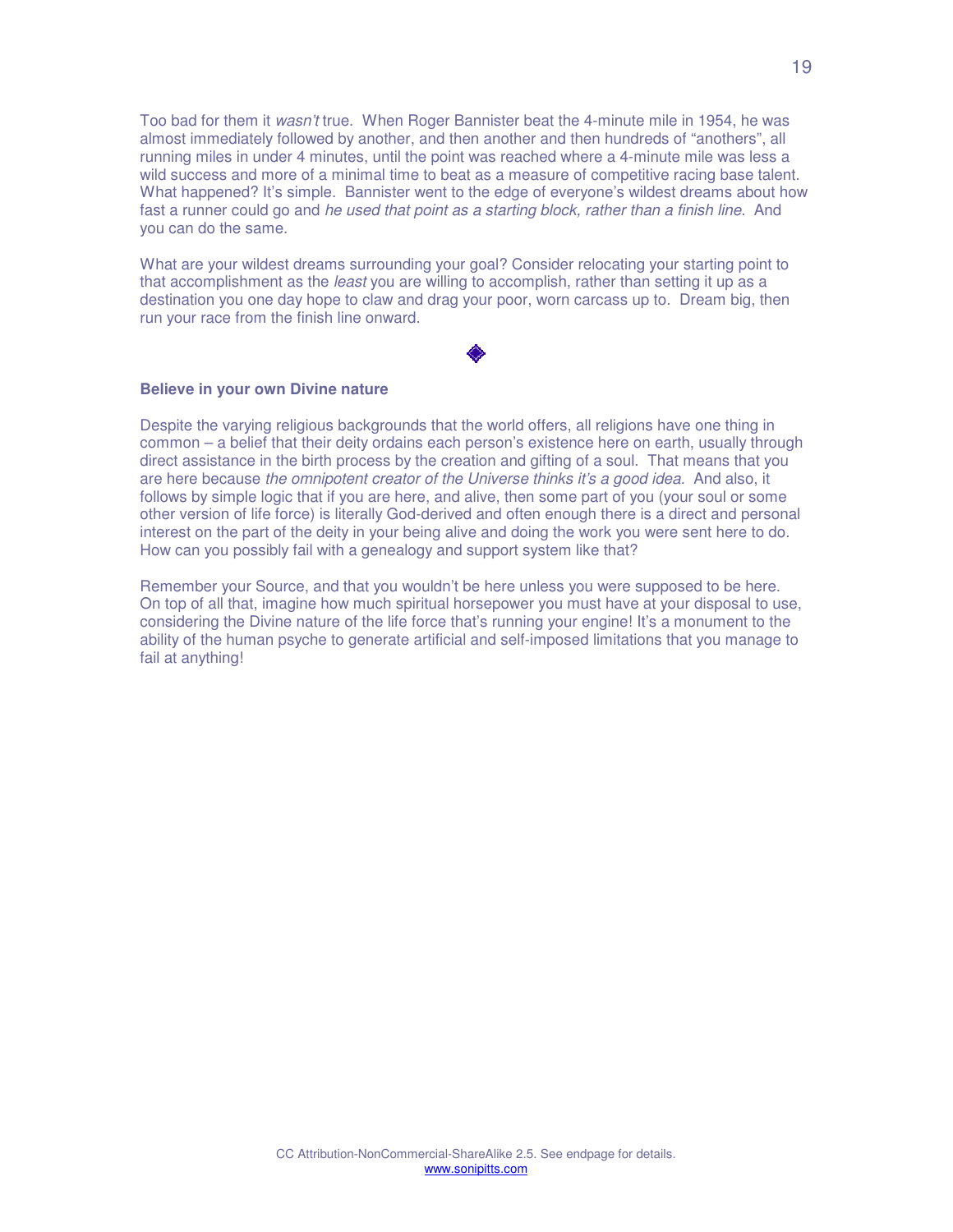#### **Make a game out of reaching your goals**

Go to a yard sale and pick up a cheap board game, if you don't have any "throw away" games at home. Sit down and brainstorm a way to transform the game into goal-completion fun. Use contact paper to cover the old instructions or commands, and write in new ones with a permanent marker. Use stickers, arts and craft supplies, etc., to dress up the game to fit your needs. Then set the game up somewhere out of the way to play on an on-going fashion until you reach your goal.

- Use drinking games as a source of inspiration for example, you might decide that whenever David Letterman takes a sip from his mug during his show, you have to do a set of crunches or iron a piece of clothing.
- Create a "Wheel of Fortune" spinner (you can re-decorate an old board game spinner) and spin it every morning to discover your mini-goal for the day.
- Set up a "game board" on the fridge and move magnetic pieces that represent various goals ahead one square for every task or mini-goal you complete on the way to the big finale.
- If several of you are working toward a common goal, hold casino nights at home or at work, where you bet goal-related tasks (keeping score on paper) and forfeit what you lose. For instance, if you have bet twenty crunches, a mile's walk and skipping two desserts on a losing hand of poker, you have to do everything you bet. You can also write such tasks on poker chips with permanent marker and then claim the forfeits you have in your stash after the game ends from each other during the period between games.

Combine two or more examples for real fun!

#### **Friendly competition**

Get together with a group of like-minded friends who are committed to reaching the same, or similar, goals. Brainstorm ways to "compete" in reaching those goals, decide on the timing and logistics of regular "check-in" meetings and perhaps set up a system of rewards.

Example: A group of friends all wish to lose weight. They decide to buy inexpensive pedometers to track their daily walking distance. Weekly meetings enable them to compare numbers and the winner each week is rewarded with a movie coupon paid for by weekly "dues" of a dollar or two per person.

Another scenario might be a group of co-workers who want to raise money for a charity. In their meetings, everyone is awarded "points" based on the money they raised that week, to be "spent" on favors from the others in the group (such as running off copies, fetching coffee, covering for them in meetings, etc). The selection and "price" of these awards should be determined in the initial meeting.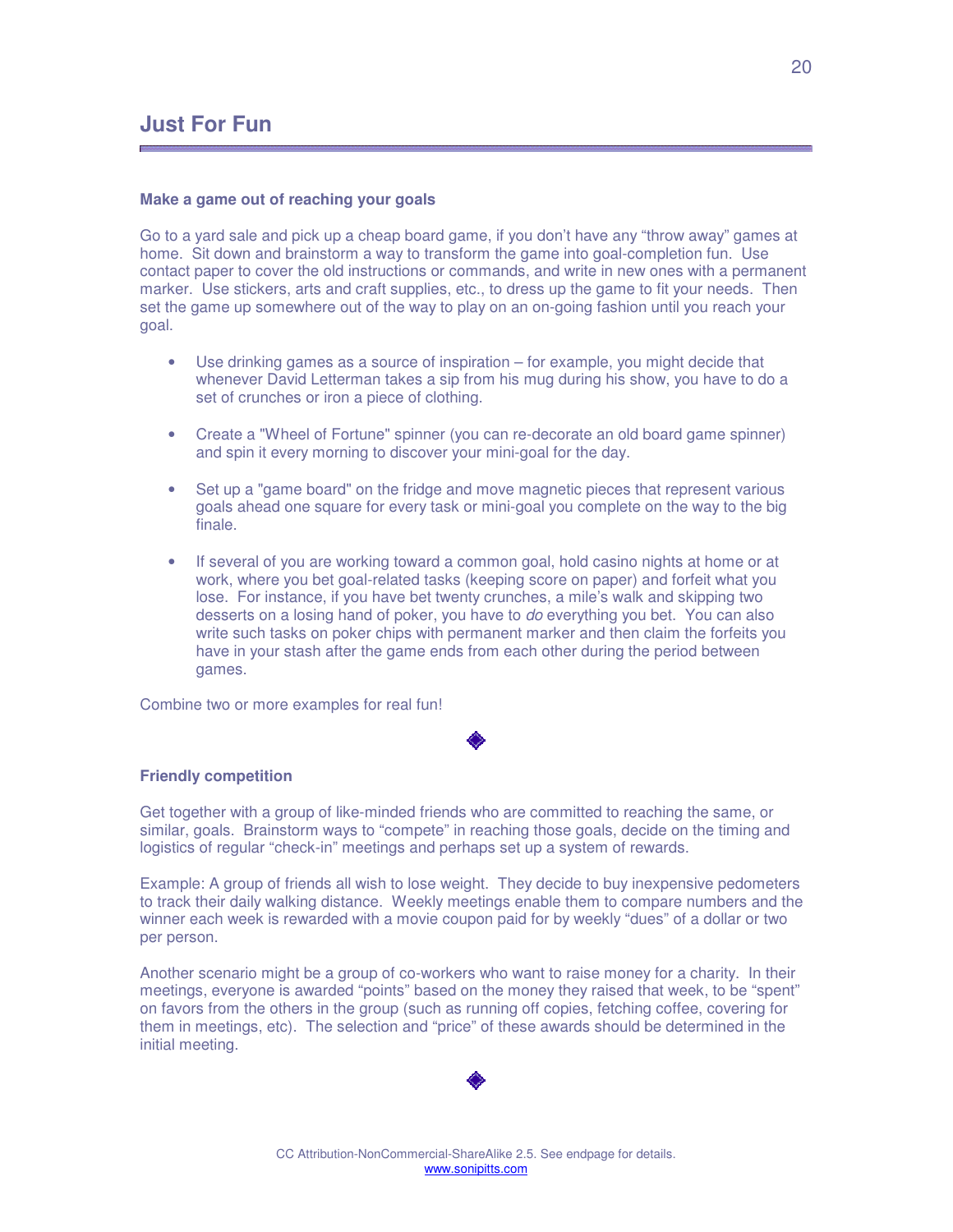#### **Play Family Feud!**

Every household has its own internal rivalries and competition. You've got to put up with it – why not use it to your advantage? For every grade-A homework assignment the kids bring home, you have to match it with 10 names for your prospects or contacts list within a predetermined time. Or for every goal your spouse meets, you have to match it with a goal of your own. Keep score and whoever falls behind has to pay a forfeit, like baking a batch of cookies for the winners! Feuders can scuttle their rivals' leads by doing more than is necessary (and getting it verified by a third party) and forcing the slacker to catch up or pay a forfeit. Hey, they're going to compete against each other anyway. At least this method puts a healthy, productive spin on the issue.

#### **Choose a personal theme song and soundtrack that stirs you and refocuses you on your goal**

What would a superhero be without theme music? And what about those soundtracks used in the movies to make sure that those of us in the audience are either gripping our seats or bawling our eyes out on cue? Why not do the same for your life? Choose a song that seems to "say it all" about how you feel about your goal, or that just plain inspires you to do your best, then pick a "soundtrack" of other supporting songs to go along with it.

Make a tape, burn a CD, or download clips onto your computer – whatever works for you. Play the music when energy is flagging, when you need a boost, or when you feel the need to soar even higher than you already are. You can create a theme song/soundtrack pack for each goal you have, and even create a "master set" for your life in general. Keep your recordings handy – in the car, at home, at work - wherever you're likely to need them.

#### **Go out dancing**

Not only does rhythmic movement of the body and the pulsating vibrations of music increase blood flow to important organs like the heart and brain, ensuring that you'll have the stamina and mental acuity to do what needs doing, but having a great night of fun, hanging out with friends and taking in hours of vibrant, energetic stimuli can give your creative juices a "tune up", enabling them to function more smoothly in a crunch. And who knows - maybe that cute guy in the lowrider khakis will turn out to be the website designer you've been looking for!

#### **Have a therapeutic meltdown**

It's crunch time: you're two days behind and the deadline's looming, your dog just ate your last clean hard copy of that oh-so-vital data and the helpful people at your computer company's customer service seem to have left the building – while you're stuck on hold looking at the "blue screen of death." Time to lose it – constructively.

Get up and stomp and rant. Make it good, using up all those swear words you swore you'd save for a real emergency. Throw a few choice breakables (NOT the Ming vase – keep a box of rummage-sale crockery on hand for just such emergencies). Once you've gotten the hatefulnasties out, huddle up on the couch with a blanket and a beer or a cup of tea, depending on your tastes, and concoct a fantasy nightmare of increasingly worse case scenarios until the stakes and consequences are so high you can't help but giggle. That's your cue that it's working.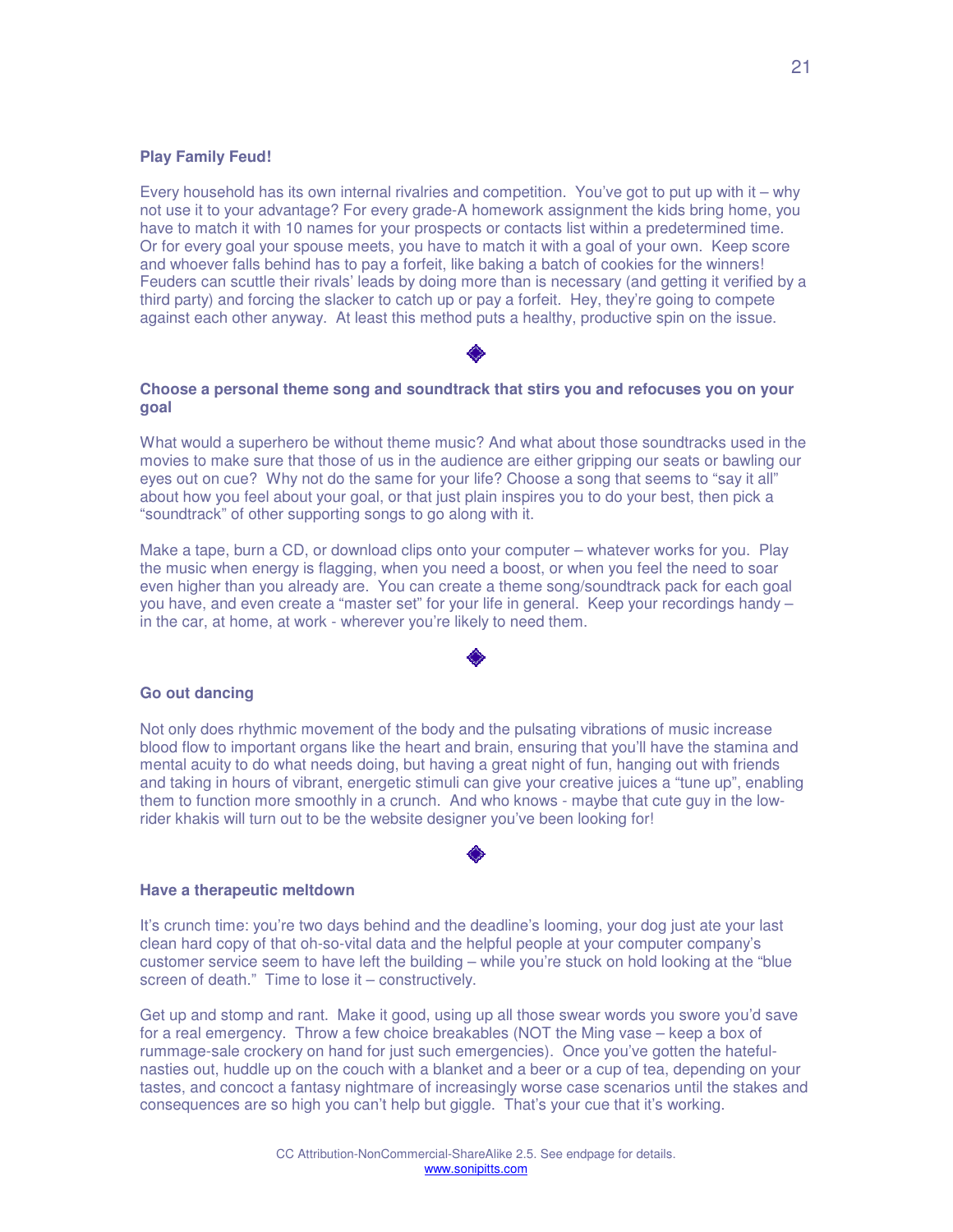Once you've gotten to that stage, rank your scenarios according to their likely existence in the real world, design a few really solid plans for dealing with the most nightmarish projections, and then go to bed (no one will turn you in if you take a medicinal glass of wine with you). You'll wake up the next day rested, detoxified of all those negative energies that had been building up over the past few days, and totally prepared for the worst that can possibly happen. Anything less will be a breeze.

#### **Use birthdays and other gift-giving holidays to help reach your goals**

Suggest to friends and family that for your birthday, Christmas, Hanukah, etc., you would much rather receive goal-related gifts than a new set of bath salts or scented candles. Examples:

- Tuition assistance at the college you're attending to get that new degree.
- Supplies, or money toward supplies, to open your new business.
- A gift certificate to a trendy shop to buy new clothes for that new figure.
- An invitation to that networking-central black-tie party to help promote your new business or fill up your Success 100 Team sheet.
- A computer program that you need for your new endeavor.

All of these gift ideas give your friends the chance to say, "I love you and support you", and they'll know that not only will their gifts fit (and be the right color), but that they will be used and appreciated far more than another holiday sweater would be.

#### **Clown around**

Among the Plains Indians, *heyoka*, or sacred clowns, often purposely behave in strange or counter-intuitive ways, such as living their lives "backward" (riding facing the rear of the horse, drying off before bathing, etc.). They also tell tales of sadness and woe during good times and spin gleeful tales during times of want. This is done to teach the tribe's members not to take life too seriously, to remind them that all ups and downs are transient, and, on a more metaphysical level, to maintain the appropriate mental and spiritual balance of the tribe as a unit in relationship to the spirit world. Heyoka are held in very high esteem and thought to possess very strong medicine (spiritual/magical power) to keep the tribe healthy and safe through these actions.

You can integrate this "crazy wisdom" into your goal-reaching process by reminding yourself to invest money when times are good, prepare for unexpected emergencies and by remembering to have fun and go a little nuts in times of need to keep yourself from being sucked into a spiraling depression.

Even when times are tight, eating a dinner out or taking in a movie may make the difference between going completely bonkers and having the necessary mental calm and stability to make good choices. A proper balance in life is essential to reaching your goals and to using those achievements wisely – plus, even a little sip of tomfoolery has an impressive feel-good "kick" to it. So pull out that clown nose or those Groucho Marx glasses, slap them on your face and head downtown to see who smiles!

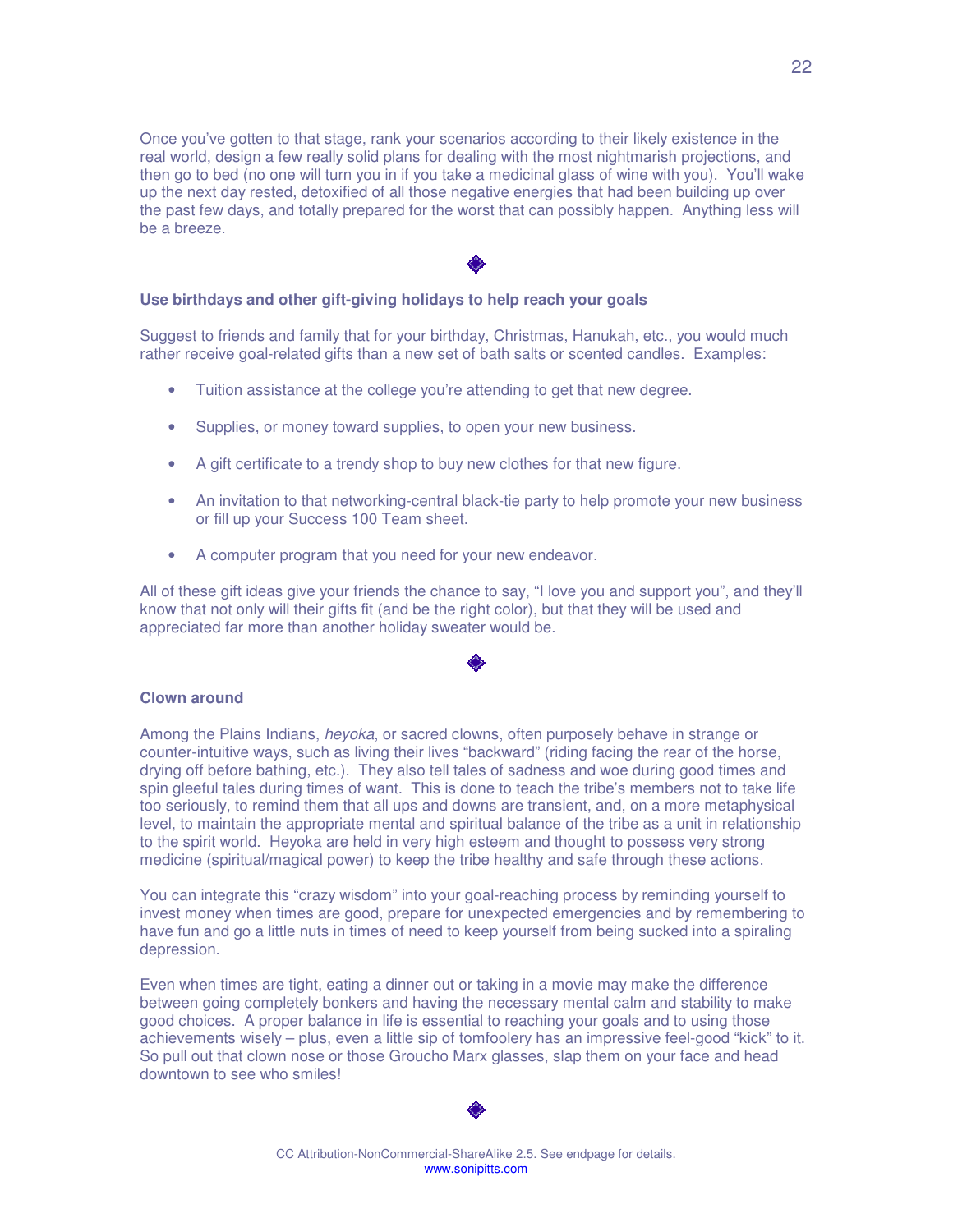#### **Give yourself a gold star**

Remember how rewarding it was in grade school to get back an assignment with a gold star sticker or some other tangible acknowledgement of a job well done? Well you can apply the same psychological boost to your goal-based activities today!

Sure, you could go about this in the literal sense, adding a sticker or some other item that makes you smile, such as a rubber stamp, to your daybook, calendar or goal-tracking sheet as a way to reinforce your successes. But why not get creative and offer yourself a more fitting reward? After all, you're a grown up now and your rewards should reflect this.

Ideas include:

- Treat yourself to your favorite pastry or specialty coffee that you resist indulging in regularly.
- Get a shirt or hat custom embroidered or screen printed (it's actually fairly inexpensive to do this) that reflects your successes. For example, your hat may sport a self-created logo for your goal, to be worn while actively engaged in goal-achievement activities. Or a shirt may have a message like "Ask me about my success!" to encourage others to help you pat yourself on the back.
- Give yourself a motivational award. Businesses do this all the time with "Employee of the Month" mugs and recognition pins, certificates, gift pen sets, etc. These items are available fairly inexpensively at motivation gift stores and websites. Even better, present it to yourself at a fancy dinner (in or out) complete with a short acceptance speech thanking all the "little people" (your friends and family who are dining with you) that made it all possible. Want more fun? Do this for every major milestone on the way to your success!
- Purchase some brightly colored window paint markers (available at any auto-parts store or department) and paint inspiring or congratulatory slogans, such as "Oh yeah, who's your daddy!" or "I'm number 1!" on the windows of your home and or vehicle, where you will see them often. Bonus points for painting it big enough to read from across the street – on the big picture window out front!
- Buy a face painting or temporary tattoo kit (henna works also) and tattoo yourself with congratulatory or inspirational messages. Better yet, become your biggest fan and paint your whole face up, sports-fan style, in your favorite colors – and root for the home team (that's you) all day long.
- Decorate a special dessert (cake, dessert pizza, big cookie, etc) in a congratulatory or inspirational theme with icing, sprinkles, etc. Set your creation in front of your plate to admire all through dinner.
- Create a boosting, "rah-rah" set of email messages (or just one that repeats) and load them into an auto-responder mailing program. There are many available on the web, and some are free (their ads appear in your email). "Opt in" to this self-created newsletter of support and at pre-determined intervals, you'll find these little "fun-sized candy bars for the soul" in your inbox.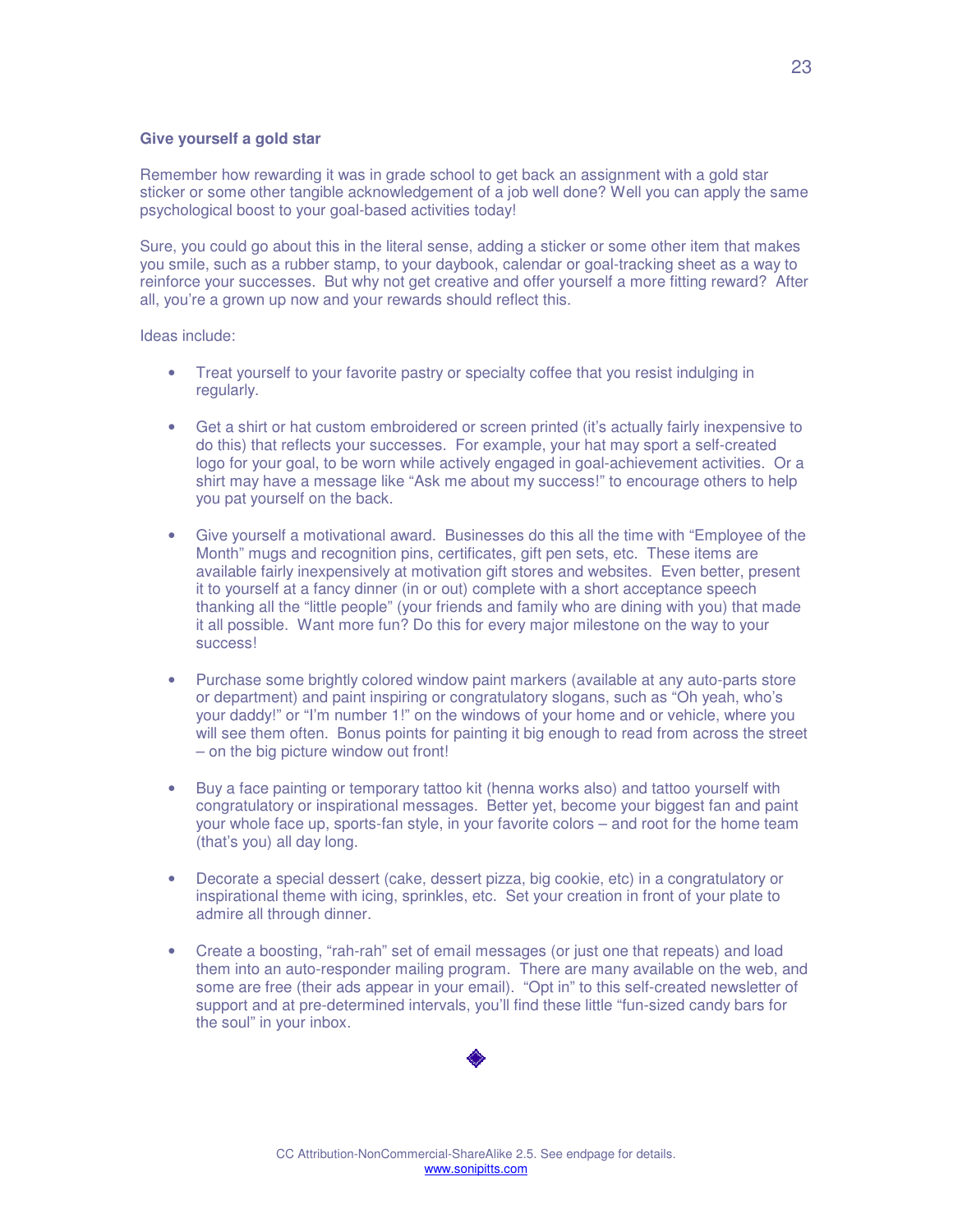#### **Have a "Pitch Party"**

Invite friends and work together to haul out all the old stuff in your life that no longer works with your new direction. For example, if you have lost a substantial amount of weight, drag out all those too-big clothes, the ugly sweats you slouched around the house in and anything else that belongs with the "old you" (diet magazines, weigh-in charts, etc). If your goal is more esoteric or offers less tangible reminders of the changes, such as completing a training course or becoming a mother, buy a stack of brightly colored index cards and use markers to write down, one item per card, whatever in your life is getting "tossed out", such as a low paying job because you weren't certified, or pining over pictures of happy families in magazines because you didn't have a baby.

Now gather up all the old stuff and ceremoniously destroy it, with lots of laughing and cheering! Have a bonfire, if that is permitted in your area, and throw everything onto it. Or burn the cards in a big ashtray or tear them up and fling them off a mountaintop. If the items are valuable, or you think someone else might find use in them, you can decorate your vehicles with streamers and window paint and have a festive parade to the local Goodwill or other "offloading" spot, then go out to dinner afterwards. Keep nothing in your new life from your old life that brings you down, holds you back or detracts from your success.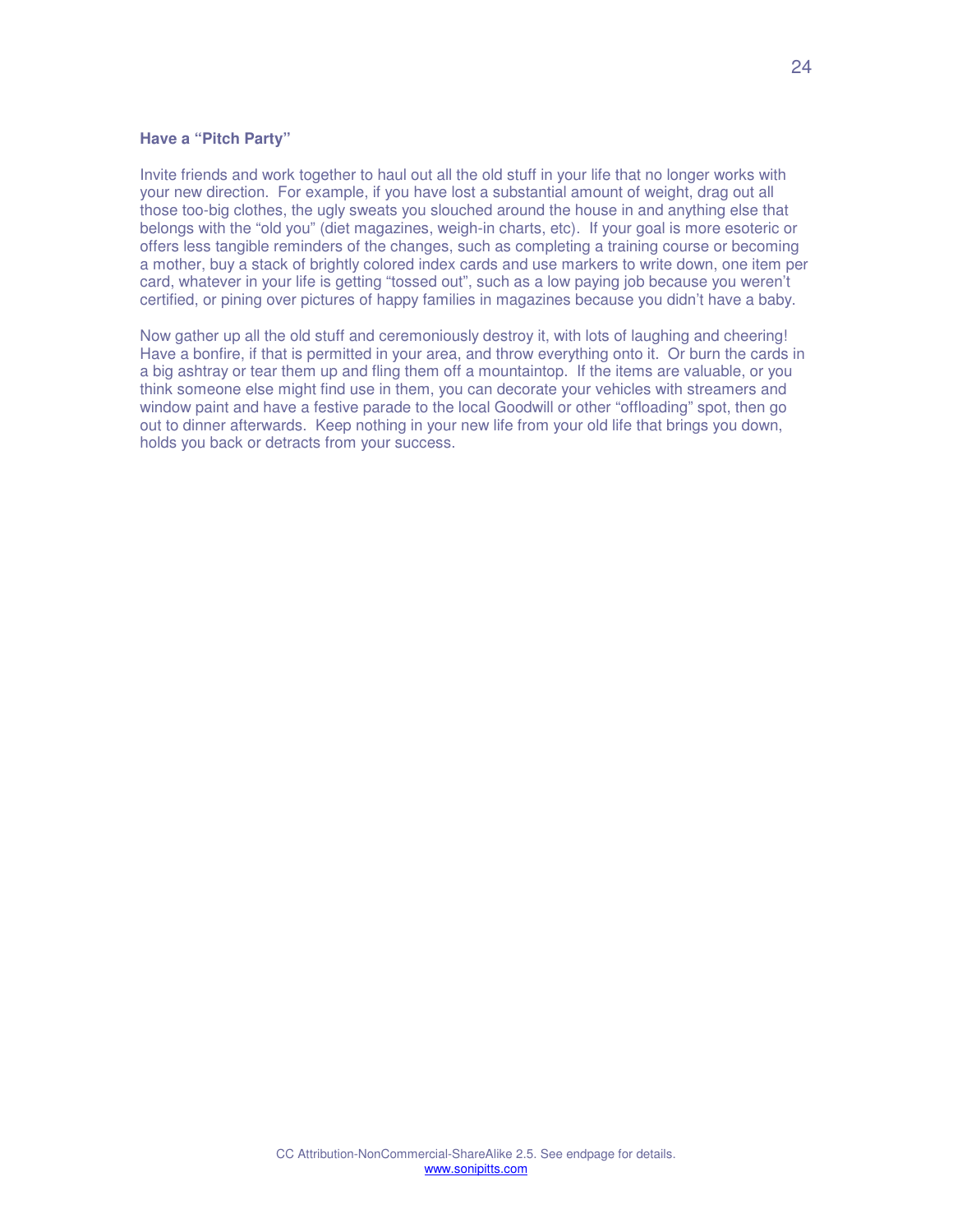#### <span id="page-24-0"></span>**Once you've made it...throw a Success Shindig!**

Of course you should celebrate your wins, but why do it in the time-honored (and boooooring) ways? Throw yourself a theme party, invite all your friends, coworkers, family – whomever you think should share in the fun – and let the good times roll. Ideas include:

- Throw a rock-climbing party at the local indoor climbing wall to celebrate your successful "climb to the top"!
- Host a "coming out" masquerade party. Invitees wear their brightest and most beautiful outfits, but hide them under dull and drab wraps until the appointed hour, at which point everyone "comes out" to join you in your brighter, more beautiful life like a room full of butterflies metamorphosing.
- Hold a gala awards dinner for yourself. Finagle your funniest friend or family member into MC'ing by regaling the group with your accomplishments, and then "awarding" you with your prize (see "gold star" tips on motivational awards above for ideas). Have lots of good food, music, drinks and whatever makes it a party for you. Wear a sash or nametag that announces your accomplishment so that everyone knows what you've achieved.
- Successful ladies go on a "Queen of the Universe" adventure. Purchase an inexpensive costume tiara, gather up all your friends and have a girls' day out, complete with spa treatments, a movie, dinner…the works! Guys can adapt this by donning a custom printed hat or T-shirt and inviting the boys out for whatever spells fun for your group.

#### **Make it easy on the next guy**

Take your experiences and create a book, article, tip sheet, checklist, website, workshop, teleclass or some other way for those who are following in your footsteps to avoid having to reinvent the wheel. Include things that made it easier for you, pitfalls that the inexperienced might stumble into, helpful resources and so on. You went to a lot of trouble and effort to achieve your goal – why not put that hard work to good use!

By helping those around you achieve their goals, you are also developing a network of people who will see you as a leader in your field, your name recognition and reputation will be enhanced and you could end up creating a prosperous income stream that will allow you to reach future success on the momentum of those in the past.

#### **Take a vacation**

Give yourself some time off to just bask in the glory of your success. Head up to the slopes for the weekend, take a trip to the beach or just stay at home in your bathrobe with the ringer on the phone turned off. Rest and recovery are just as important to dealing effectively with life's successes as they are to its mishaps. If you immediately head out for the next horizon, you may burn out and fall apart, and in the process lose all the progress and hard work you have already put into your life.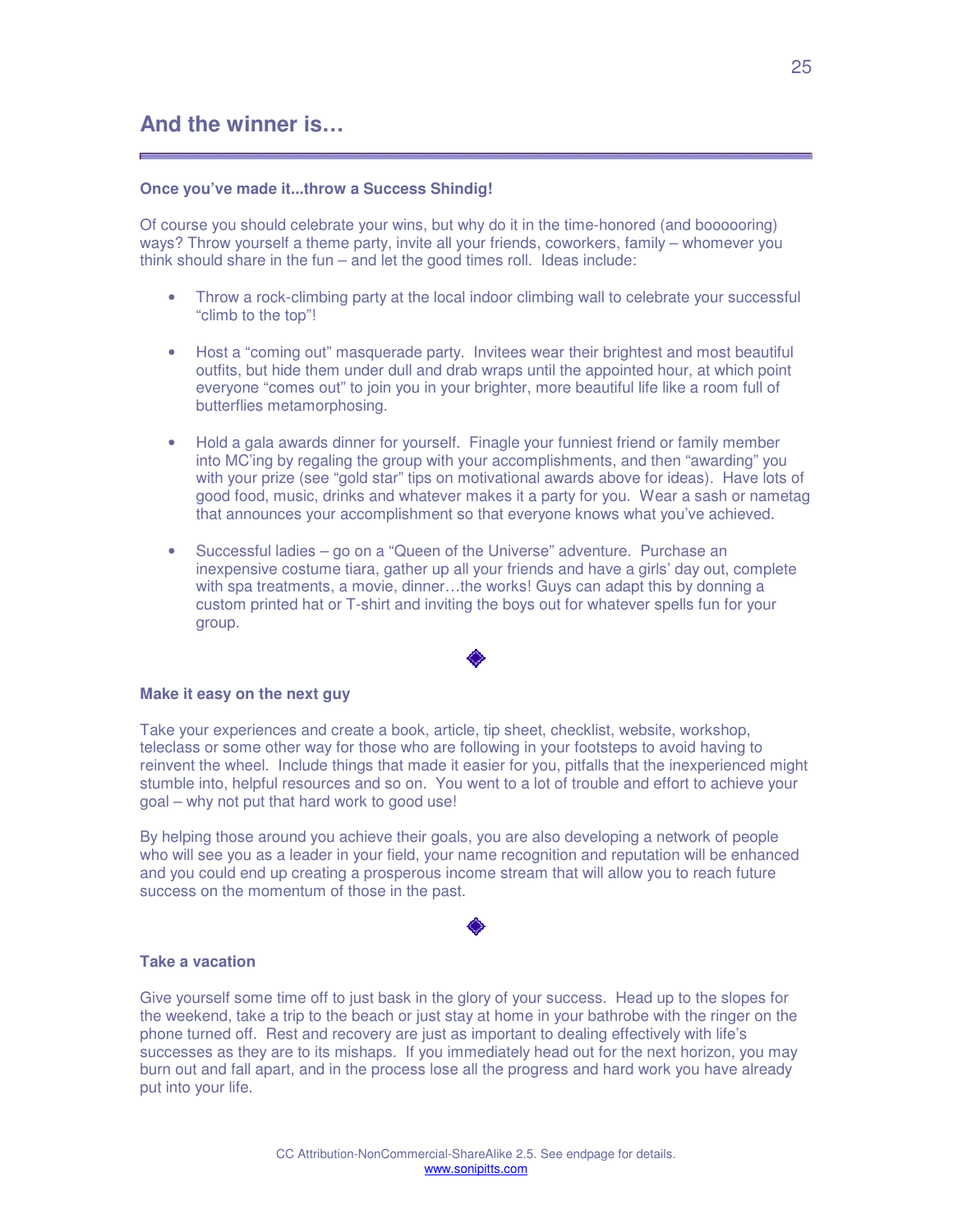Taking a vacation also allows you to expose yourself to fresh, new concepts, stimuli and information at a time when your mind is rested and refreshed, and open to new experiences. All this will add to the pool of "success mojo" you can call upon on next time.

#### **Give back**

Now that you've achieved success, use your skills, talents, position and influence to help others. Have you finally made it famous? Volunteer to show up at benefits to draw in the crowds (and the donations). Has your artistic ability finally achieved a level that garners good prices and lauded praise? Donate some works to a charity, or offer to do a mural or other piece for someone or some place that could really use it. Made your first million? Well, you get the picture.

What comes around *must* go around, if the system is to be kept active and healthy. Just as water cannot come out the end of a blocked hose, even with the inlet valve opened wide, hoarding your successes to yourself will eventually shrivel up the stream of energy and vitality you need to maintain it, not to mention keeping that power out of the world-wide playing field where it can do some good.

#### **Create wealth**

Although wealth is often thought of as money-based, in truth it can be anything from actual cash to simply opportunities for others to better themselves and their lives. Now that you have reached your success, use your skills and position to create "wealth" (in the form of jobs, support systems, resources, mentoring, etc.) so that others around you can do likewise. As mentioned in the previous tip, once you get a system like that up and running sustainably, everybody benefits – including you!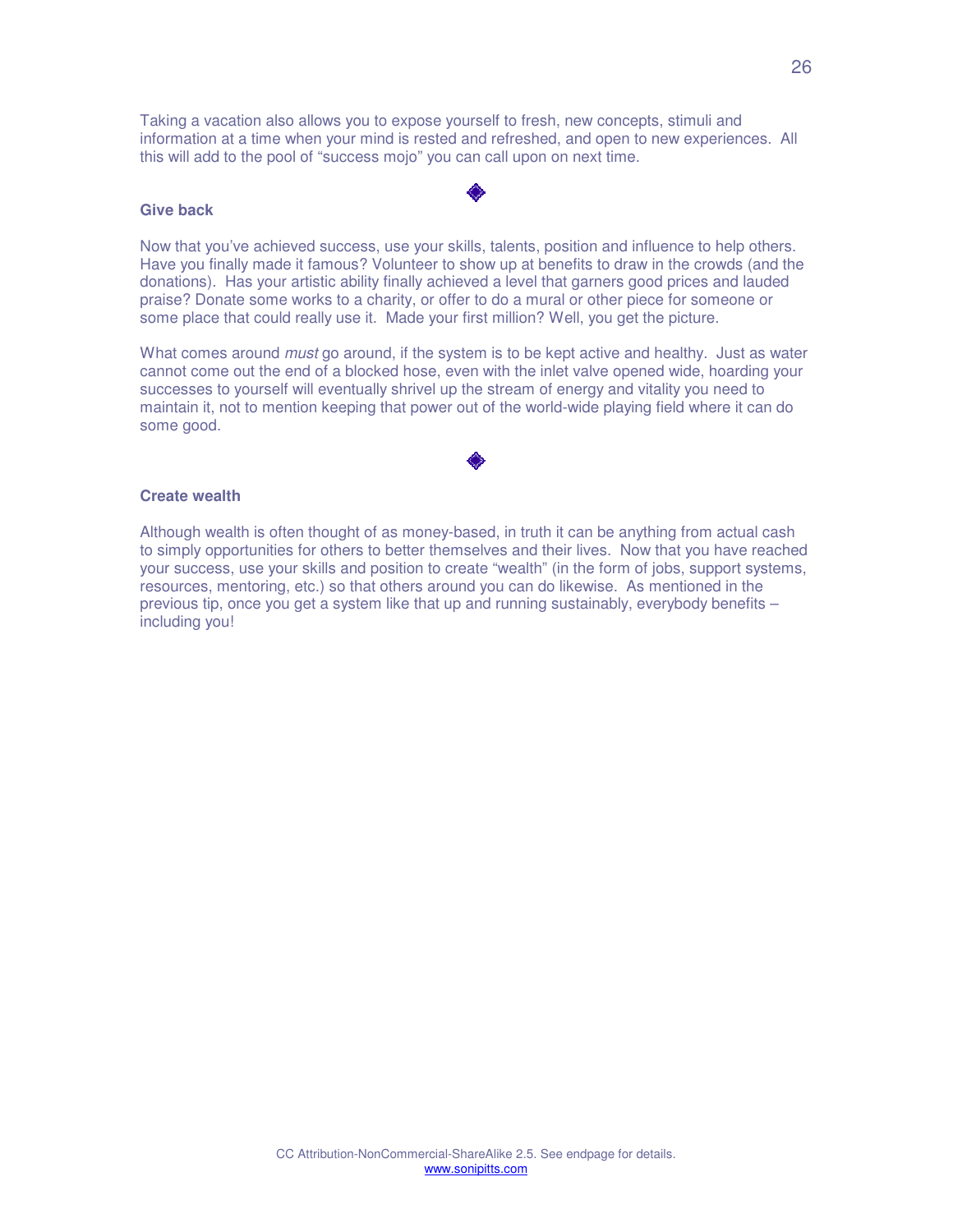## **Goal Tracking Chart Instructions**

<span id="page-26-0"></span>Print out the Goal Tracking Chart on the next page, or use it as a template to create your own in any size or number goal columns that you require. Creating a Goal Tracking Sheet poster-sized on inexpensive and brightly colored poster board ensures visibility and accountability!

- 1. Place the name of one goal, or a major section of a larger goal, in the dark blue boxes at the bottom of the chart.
- 2. In the dark blue boxes at the top of each chart, in the appropriate column above each goal or goal section, place the deadline for that goal, if applicable.
- 3. Break down each goal or goal section into individual steps that make sense for each one (say, pound loss intervals for a weight loss goal, steps for gathering information for, completing and sending off a college application, etc). Fill in the light blue boxes in each column with stages involved in meeting that goal. Use as many or as few as you need.
- 4. Cross out, color in or place a sticker, etc., in each goal-step box as you complete that step (see sample chart this page). By placing several goals on one chart, you can track whether or not one goal is getting the lion's share of your attention, and you can eliminate worry over forgetting about less vital, but still important, goals in the flurry of day-to-day life.

| <b>Christmas</b>     | <b>End of March</b>              | June 15                               | <b>End of August</b>                 |
|----------------------|----------------------------------|---------------------------------------|--------------------------------------|
| <b>Reward Party!</b> | <b>Compile and</b><br>publish    | Live publish                          | Close 20 deals                       |
| <b>50 lbs</b>        | <b>Finalize</b><br>design/layout | Validate code and<br>test in browsers | Follow up<br>interested<br>prospects |
| 40 lbs               | <b>Final draft text</b>          | Design/content<br>final draft         | Follow-up<br>qualified leads         |
| $30$ lbs             | Rough draft text                 | Design/content<br>first draft         | Organize qualified<br>lead list      |
| $20$ lbs             | <del>Outline text</del>          | List pages/content<br>needed          | <b>Cold calls</b>                    |
| $10$ lbs             | <del>Research</del>              | Outline design                        | Generate suspect<br><del>list</del>  |
| Lose 50 lbs          | <b>Finish E-book</b>             | <b>Create work</b><br>website         | Generate 20 new<br>clients           |

## **Sample Chart**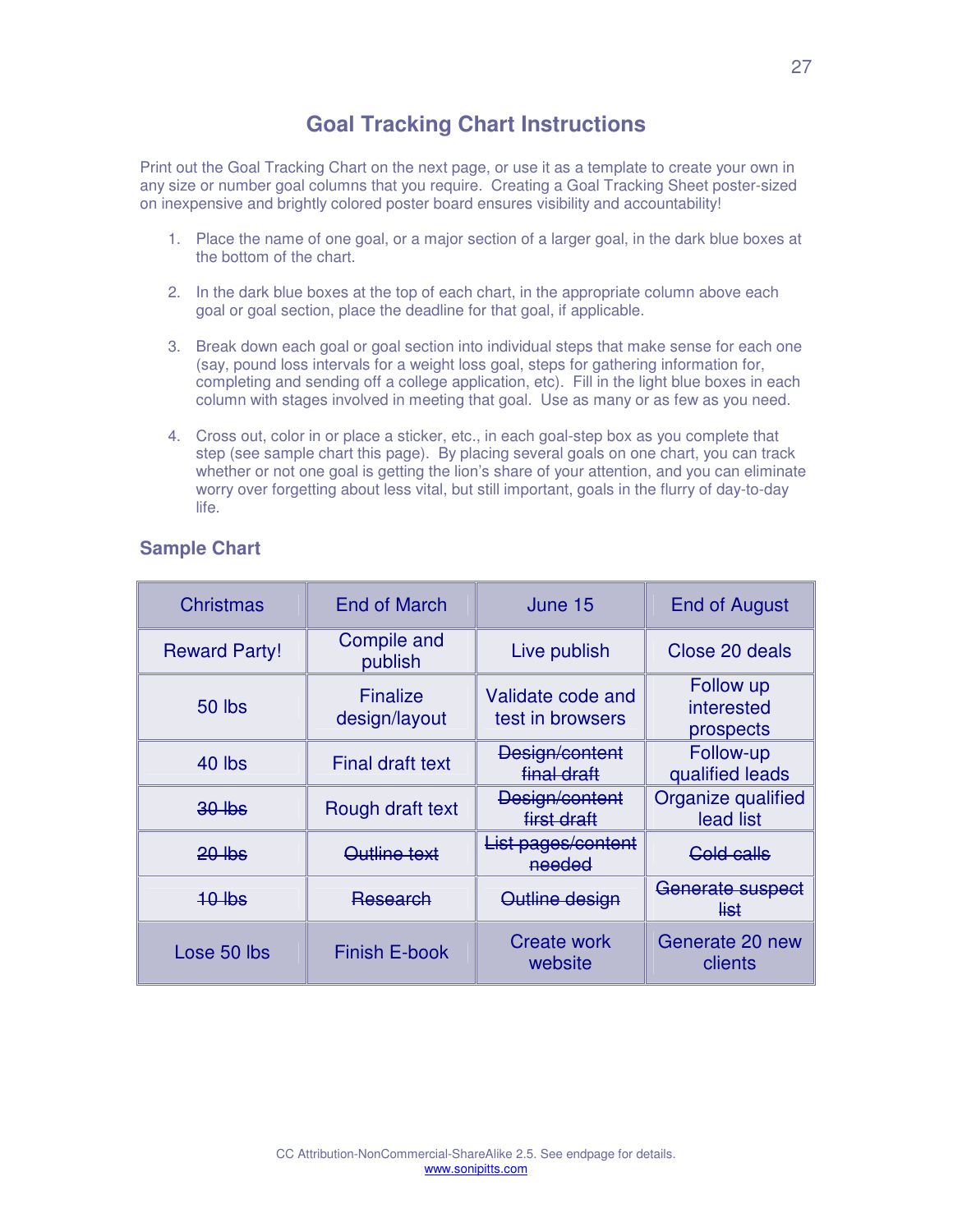## **Goal Tracking Chart**